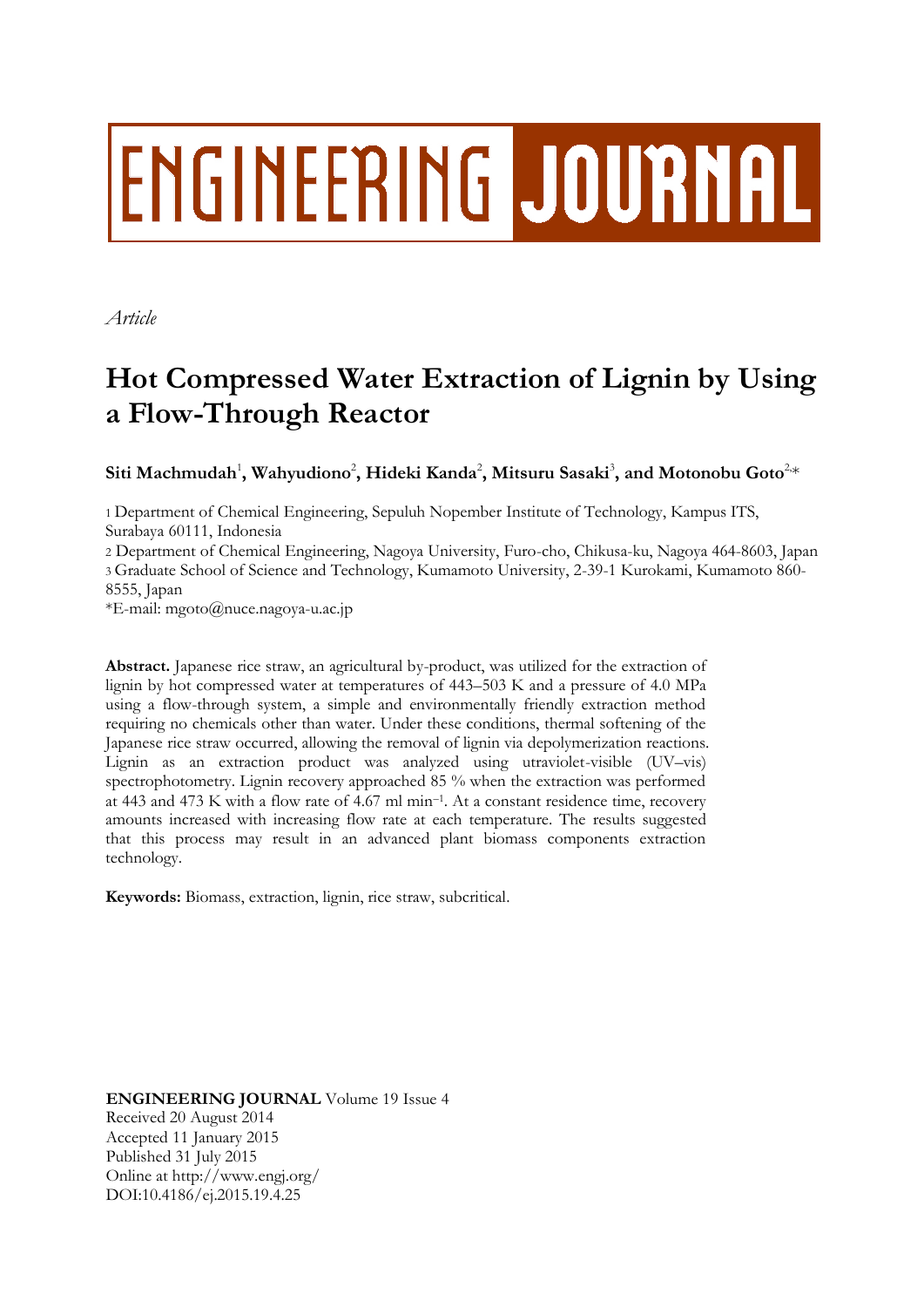#### **1. Introduction**

Biomass is matter derived directly or indirectly from plants which is utilized in substantial amounts as energy or material. The main constituents of wood biomass are cellulose  $(40~45~{\rm wt\%})$ , hemicellulose ( $25~35~\text{wt}\%$ ), lignin ( $15~30~\text{wt}\%$ ) and other compounds (up to 10 wt $\%$ ) [1]. Cellulose and hemicellulose can be enzymatically hydrolyzed to monomeric sugars after pre-treatment aiming at hydrolytic cleavage of its partially crystalline structure [2]. Recently, supercritical water treatment has been found possible without the addition of chemicals or oxygen, making it a potential method for pre-treatment of large quantities of biomass. This treatment causes specific hydrolysis of cellulose and hemicellulose and physically destructs tissues [2–5]. Lignin is another primary component of plant biomass and contains many oxygen functional groups. Phenolic chemicals can also be obtained from lignin by chemical degradation processes [5–10]. Lignin or biomass can be converted to gases by a gasification process; the major products from lignin gasification include  $H_2$ , CO, CO<sub>2</sub> and CH<sub>4</sub> [11–15].

The plant biomass thermal decomposition process requires that biomass be separated into its components, conventionally under subcritical conditions. This process is crucial for the complete and most efficient conversion of the lignin, hemicellulose, and cellulose to their highest-value products. For example, the extraction of lignin from wood is needed in pulp and paper production as well as for ethanol production. Hydrolysis occurs by the addition of acids, bases or organic solvents, a process necessitation neutralization in order to reduce corrosion of the reactor [16–18]; recycling of these chemicals is also necessary so as to reduce negative impacts on the environment as well as on subsequent process. To eliminate such costs, non-catalytic hydrothermal processes have been studied [19–22]. At elevated temperatures and pressures, liquid water can be used to fractionate biomass into its constituents [23, 24]. The ionic product of water changes in tandem with temperature [25]. Therefore, hot compressed water extraction is considered suitable for the hydrolysis process because it gives the highest ionic product. Mok and Antal 1992 [26] succeeded in solubilizing most hemicellulose together with lignin in hot compressed water using a tubular percolating reactor; this was performed for the production of xylitol and furfural from hemicellulose or as a pretreatment for enzymatic hydrolysis of cellulose. Rogalinski *et al*. 2008 [27] conducted liquid hot water pretreatment of rye straw and rye silage in both a batch and a continuous flow reactor; they reported that liquid hot water provides an excellent reaction medium for the pretreatment of biomass. High degrees of biomass solubilization are possible. Chandra *et al*. 2012 [28] conducted methane fermentation study on pretreated substrates of rice straw biomass revealed that NaOH and hydrothermal pretreatments results into highly significant amount of increase in biogas and methane production yields.

This work presents hot compressed water extraction using a continuous process to isolate lignin from plant biomass. Japanese rice straw, used as a starting material, is an agricultural by-product usually left in the field after harvest and subsequently burnt or used as animal feed. Although the Japanese rice straw also has high potential for ethanol production via fermentation process, its cellulose needs proper pretreatment for complete conversion, and lignin cannot be converted by fermentation [29, 30]. Therefore, this process was anticipated to allow for the effective removal of lignin. In addition, Converti *et al*. 2010 [31] suggested that vanillin could be produced from lignin-rich wastes. They explained that vanillin recovered from the sulfite spent liquor came from guaiacyl units of lignin solubilized by alkaline oxidation during softwoods pulping.

#### **2. Experimental Section**

#### **2.1. Materials**

Japanese rice straw was obtained from a Hokkaido, Japan facility jointly developed with the New Energy and Industrial Technology Development Organization (NEDO). It was shredded by a laboratory mill to a particle size of < 2 mm and passed through 16-mesh sieves. After this process, the sample was refrigerated at < 278 K. The initial composition of the Japanese rice straw was cellulose 36.4%, hemicellulose 25.8%, lignin 12.6%, and other 25.2%. Distilled water obtained from a water distillation apparatus (Shibata Co., model PW-16, Japan) was used as a solvent. Lignin in powder form was obtained from Tokyo Kasei Kogyo Co. Ltd. (Japan). Xylan from beechwood and cellulose was purchased from Sigma-Aldrich Japan K. K., Tokyo, Japan. The analytical reagents used were  $97\%$  H<sub>2</sub>SO<sub>4</sub> and  $99.7\%$  methanol (Wako Pure Chemicals Industries Ltd., Japan, used as received).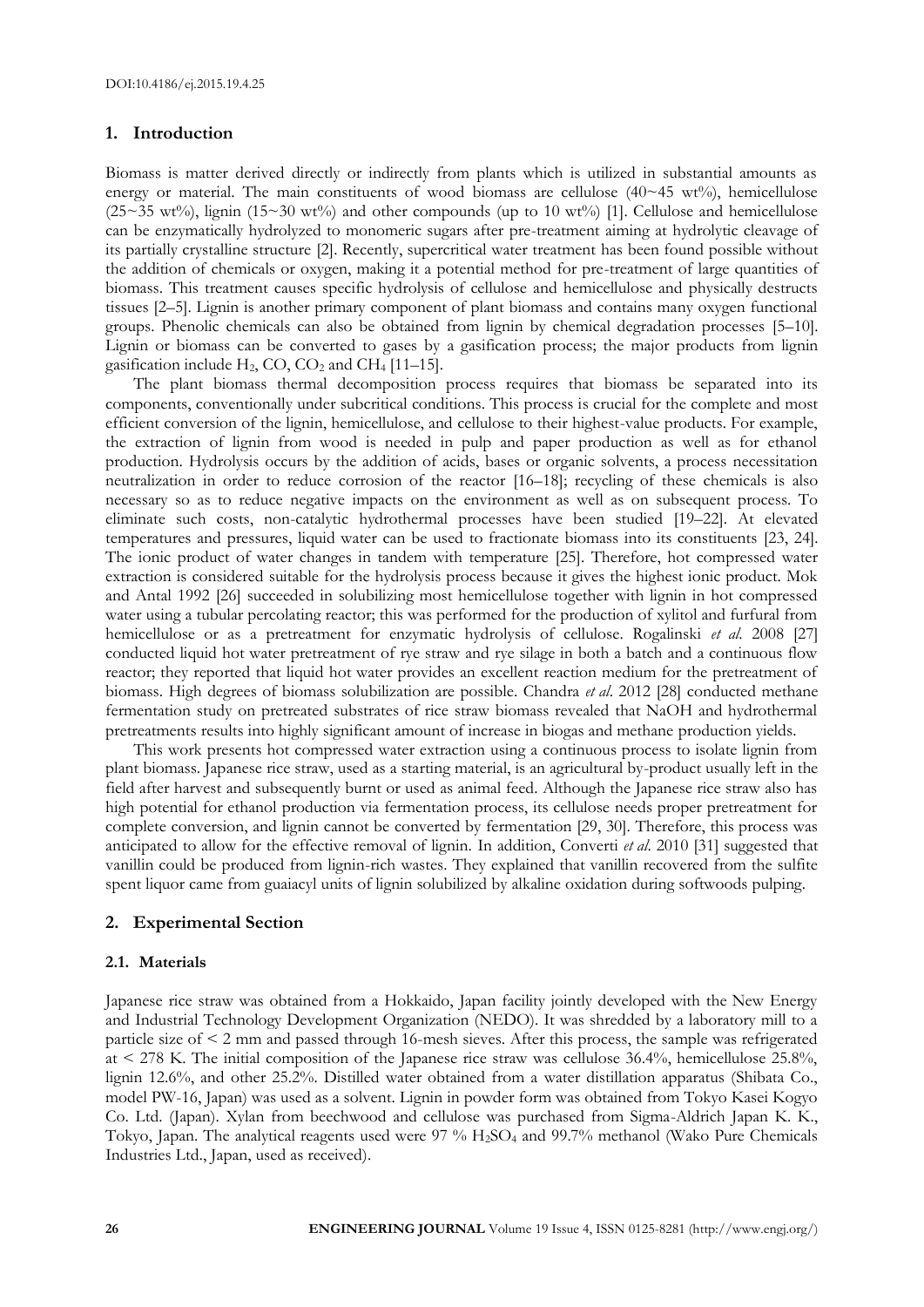#### **2.2. Experimental Setup and Procedure**

A schematic diagram of the apparatus is shown in Fig. 1. This apparatus consists of a high–pressure pump, heater, reactor, thermocontrollers and back–pressure regulators (BPR). The pre–heater was fabricated from 1/8 inch stainless-steel tubing (SUS316) with a volume of 50 mL and was heated using a mantel heater at temperatures of 443–503 K. The 1/16 inch stainless-steel tube was used to introduce the hot water from the pre-heater to the reactor that was placed in an oven. The reactor volume was 30 mL and was also made of stainless steel (SUS316). After the reactor inclusive of 5.0 g of the Japanese rice straw was installed in the system, distilled water at room temperature was pumped through the reactor inclusive pre–heater for a few minutes to purge air, completely wet the Japanese rice straw in the reactor, and pressurize the system to the set pressure of 4.0 MPa by controlling the back-pressure regulator (BPR) monitored by pressure gauge (P). When the system reached the desired pressure and a steady state was achieved, an electric heater was applied to heat the water. In this study, the reactor temperature was kept at 443–503 K. Both the temperature of the pre-heater, reactor and the electric heater were measured using K-type thermocouples. The time required to heat up the reactor from room temperature to the desired temperature was 5–8 min, after which the reactor temperature equaled the electric heater temperature. After the temperature at the reactor area reached a preset temperature, the pump was used to feed the water at 1.42, 2.92, and 4.67 ml min<sup>-1</sup>. During experiment, temperatures of the reactor water inlet  $(T_1)$  and outlet  $(T_2)$  were monitored. A profile of temperature is plotted in Fig. 2. Next, the outlet water was passed through the double-tube-type heat exchanger to quench the reaction. The time of each experiment was 60 min; therefore, the volumes of the collected extract were 85, 175, and 280 mL. Once the temperature in the reactor decreased to about 318 K, cold water (20 mL) was pumped through the system to purge liquid remaining in the reactor. For analysis, the extracts were collected and diluted to exact volumes of 100, 200, and 300 mL. These products were identified and quantified directly using GC–MS (gas chromatography mass spectrometry) and UV–vis spectrophotometry.



Fig. 1. Schematic diagram of hot compressed water extraction.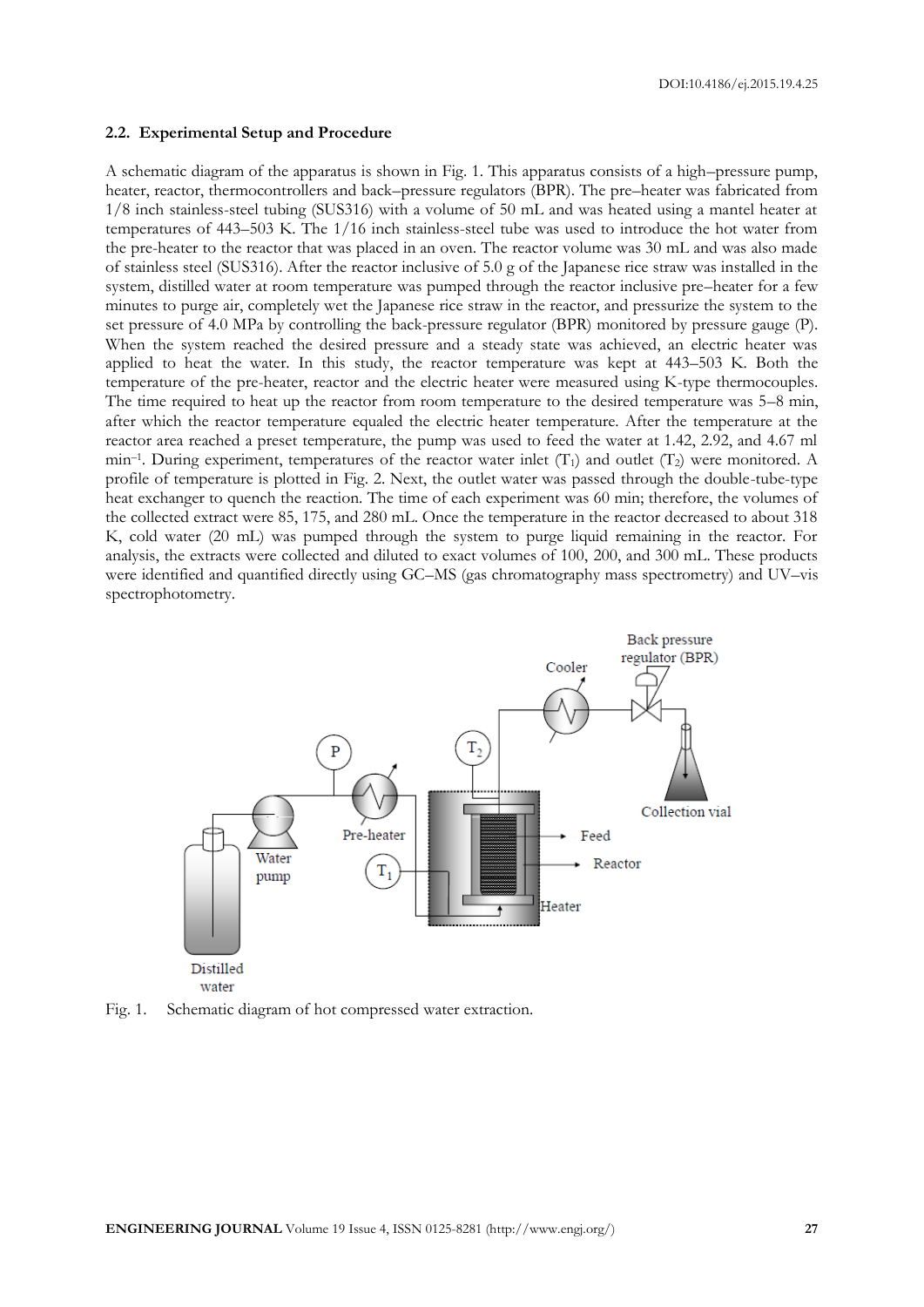

Fig. 2. Typical temperature profile for hot compressed water extraction at pressure of 4 MPa and 2.92 ml min–<sup>1</sup> water flowrate.

#### **2.3. Analytical Methods**

Analysis of lignin content in an extracts was conducted using UV–vis spectrophotometry V–550 (Jasco Corporation, Japan). UV–vis spectra were recorded with a PC–driven scanning spectrophotometer, operating in the fast scan mode, allowing spectra of between 190 and 800 nm with 10 nm min–<sup>1</sup> of bands. The liquid products were analyzed in a quartz cuvette with a 1 cm path length. The acid soluble lignin content was determined on the hydrolysate by measuring UV–vis absorption at 205 nm in 1 cm quartz cells. It was evaluated according to Beer's law:

$$
A = \varepsilon \, d \, C \tag{1}
$$

where A = absorbance;  $\epsilon$  = absorptivity (L g<sup>-1</sup> cm<sup>-1</sup>); d = path length (1 cm), and  $C$  = concentration of lignin (g L<sup>-1</sup>). Based on the calculation, the value of extinction coefficient ( $\varepsilon$ ) was 110 L g<sup>-1</sup> cm<sup>-1</sup> as adopted from Dence data [32, 33]. Hence,

$$
C = \frac{A}{110} D \tag{2}
$$

where  $D = V_D / V_0$ ;  $V_D$  = volume of diluted extract, and  $V_0$  = volume of original extract taken. The acid soluble lignin content in the extract sample was calculated as follows:

Lignin [wt %] = 
$$
\frac{C x V x 100}{1000 x W}
$$
 (3)

where  $V =$  total volume of the extract [L] and  $W =$  dry weight of sample [g].

The normal wavelength of 280 nm was not used because of the potential interference from furfural and hydroxymethylfurfural; these aldehydes give a sharp absorption maximum at about 280 nm, but relatively low absorbance at shorter wavelengths. Therefore, the wavelength in the region of 200–210 nm provides a reasonable measure of soluble lignin in wood [34]. In addition, the liquid product was also identified by GC–MS after extraction with methanol using a GC–MS Hewlett Packard model 6890 series GC system and 5973 mass selective detector with a DB-5 MS capillary column (J&W Scientific, length 30 m, i.d. 0.25 mm, film  $0.25$   $\mu$ m). The GC-MS carrier gas was He at a flow rate of 2 mL min<sup>-1</sup>. The column operating conditions were as follows: injector temperature 523 K, 1  $\mu$ L of a solution in methanol injected with a split ratio of 20:1. The chromatographic exit to mass spectrometer interface temperature was 573 K. The GC oven temperature was held at 313 K for 0 min then programmed to increase at 5 K min–<sup>1</sup> to 573 K. The mass spectrometer was scanned from m/z 50 to 500 at 0.5 s decade–<sup>1</sup> of mass with an interscan interval of 0.5 s, with the results stored as a total ion chromatogram. Electron ionization and positive ion mode were used. The NIST (National Institute of Standards and Technology) library of mass spectroscopy was used to identify the compounds.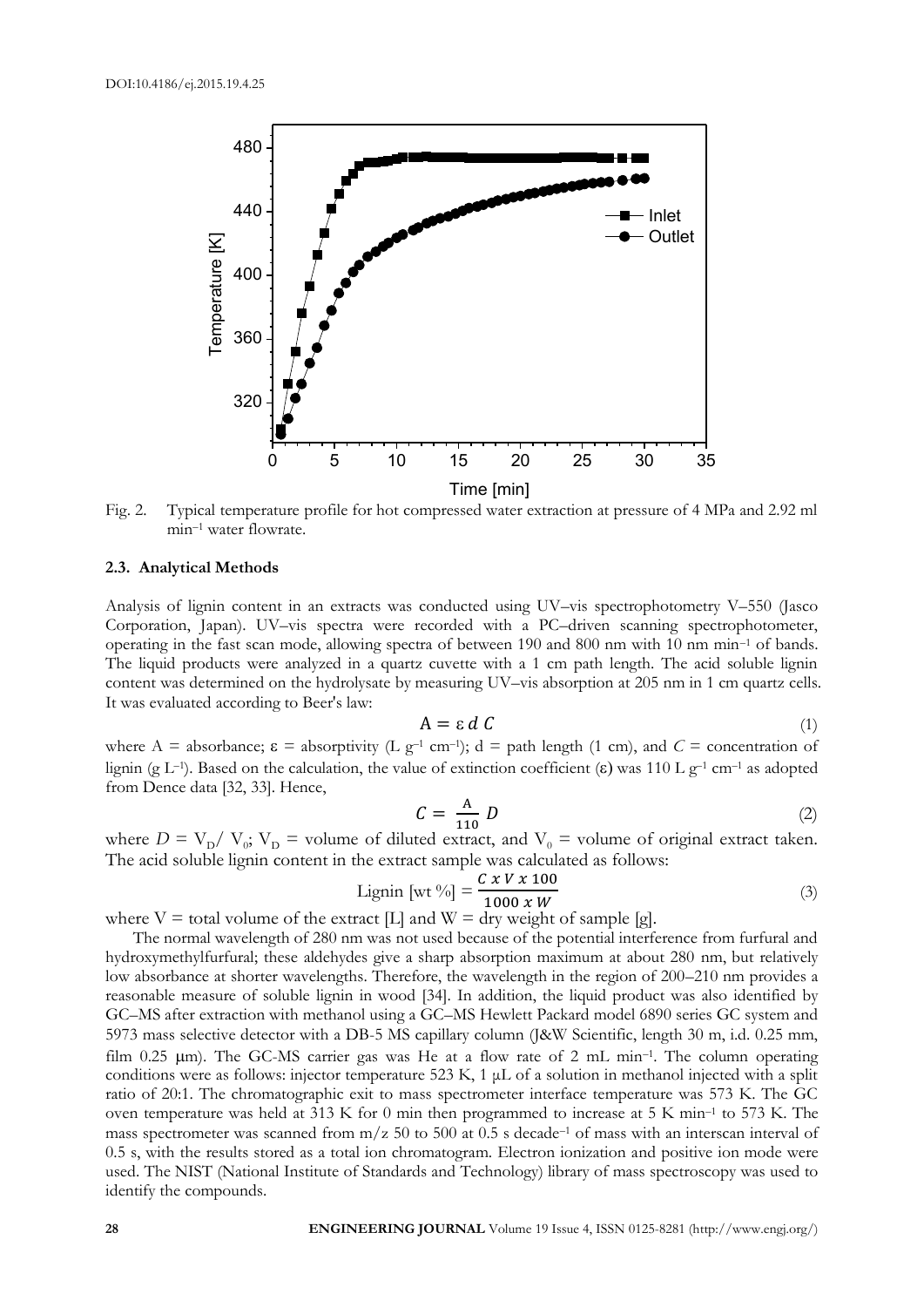The solid product in water soluble extracted at each operating temperature were analyzed by a Spectrum One Fourier Transform Infrared Spectroscopy (FT–IR) spectrophotometer (Perkin–Elmer, Ltd., Bucks, England). Prior to this, vacuum evaporation at 333 K was used to remove water content; the products were then dried in a desiccator for 1 day at room temperature. This analysis was performed to determine the structure of the solid product after the hot compressed water extraction treatment. The samples were placed directly in the diffuse reflectance attachment sample holder between two KBr salt plates in a microcompression cell. Preflattening of the sample in a diamond cell was necessary prior to mounting. The spectra were measured in ATR (attenuated total reflectance) mode (golden single reflection ATR system, P/N 10500 series, Specac) at 4 cm<sup>-1</sup> resolution. The scanning wavenumber ranged from 650 to 4000 cm<sup>-1</sup>. In addition, the ultimate analysis of solid residues remaining in the reactor was conducted using a CHN analyzer (Yanaco, CORDER MT–6). This analysis was carried out to determine the amount, typically a weight percent of an element in a compound. The most common type of elemental analysis is for carbon, hydrogen, and nitrogen (CHN analysis). This type of analysis is especially useful for organic compounds; i.e., those compounds containing carbon–carbon bonds.

#### **3. Results and Discussion**

The determination of lignin, though apparently a simple matter, is one of the least satisfactory of the analyses commonly performed on plants biomass. The methods generally used involve the solution and hydrolysis of all other plant constituents and the simple assumption that the residue after such treatment is lignin. To improve on this method, this study utilized UV–vis spectrophotometry as an analysis method to capitalize on the fact that lignin absorbs UV–visible regions more strongly than cellulose or hemicellulose. UV–vis spectra of acid soluble lignin from Japanese rice straw after hot compressed water treatment at 2.79 ml min–<sup>1</sup> are shown in Fig. 3. Absorption measurements were taken at wavelengths from 200 to 800 nm. Lignin recovery was defined as the lignin concentration obtained as calculated from the division of the absorbance derived from the absorptivity as per equation (1) with the initial concentration of lignin fed into the reactor. Essentially, this method relies on determining UV absorption of the final diluted acid solution of the Klason lignin procedure. According to Hatfield *et al*. 2005 [32] indicated that a considerable portion of the total lignin is soluble after the acid treatment and that the amount of insoluble residue is relatively insignificant in the measure of lignin content; therefore, the total lignin content was determined as insoluble Klason lignin plus the ultraviolet-estimated acid-soluble lignin. This figure shows two predominant peaks in this wavelength region, the first at 200–210 nm and the second at 270–290 nm; UV absorption between 270 and 290 nm is an indicator of aldehyde groups such as furfural and hydroxymethylfurfural, which form from carbohydrates during the acid hydrolysis. Consequently, as explained before, the UV absorption of the acid soluble lignin was measured at wavelength 200–210 nm. Wegener *et al*. 1983 [35] reported that the UV absorption maximum of acid soluble lignin samples near 200 nm can be recorded exactly and evaluated quantitatively. At around 200 nm, the UV transmittance properties was high without interference from the degradation products of polysaccharides. Maekawa *et al*. 1989 [36] concluded that the UV absorption between 200–210 nm is the preferred wavelength for measuring the absorbance of acid soluble lignin from hardwoods, softwoods, and bamboo. Jahan & Mun 2007 [37] also explained that due to the lignin molecule contains no large portion of unsaturated aliphatic units in addition to its aromatic structure, it is concluded that there are the two characteristic bands in the lignin spectrum at 200–230 and 260–280 nm. However, due to common acidic degradation products of carbohydrates which have absorbance maximums at around 280 nm, the measurement wavelength at around 205 nm is the better choice. They also explained that the absorbance of UV spectra at around 205 nm was directly proportional to the purity level of lignin.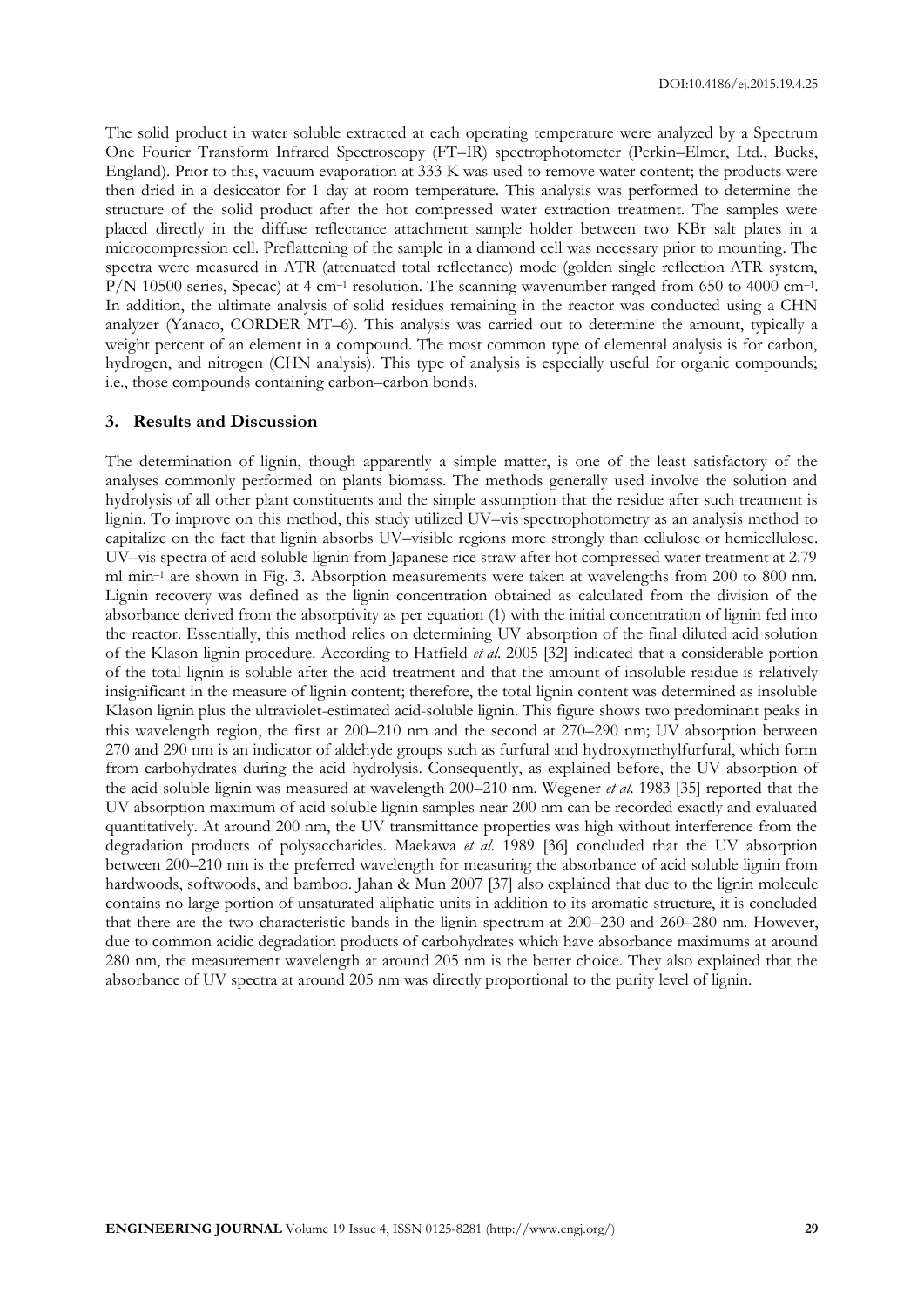

Fig. 3. UV–vis spectra of water soluble an extraction products.



Fig. 4. Amount of lignin removal by hot compressed water from Japanese rice straw.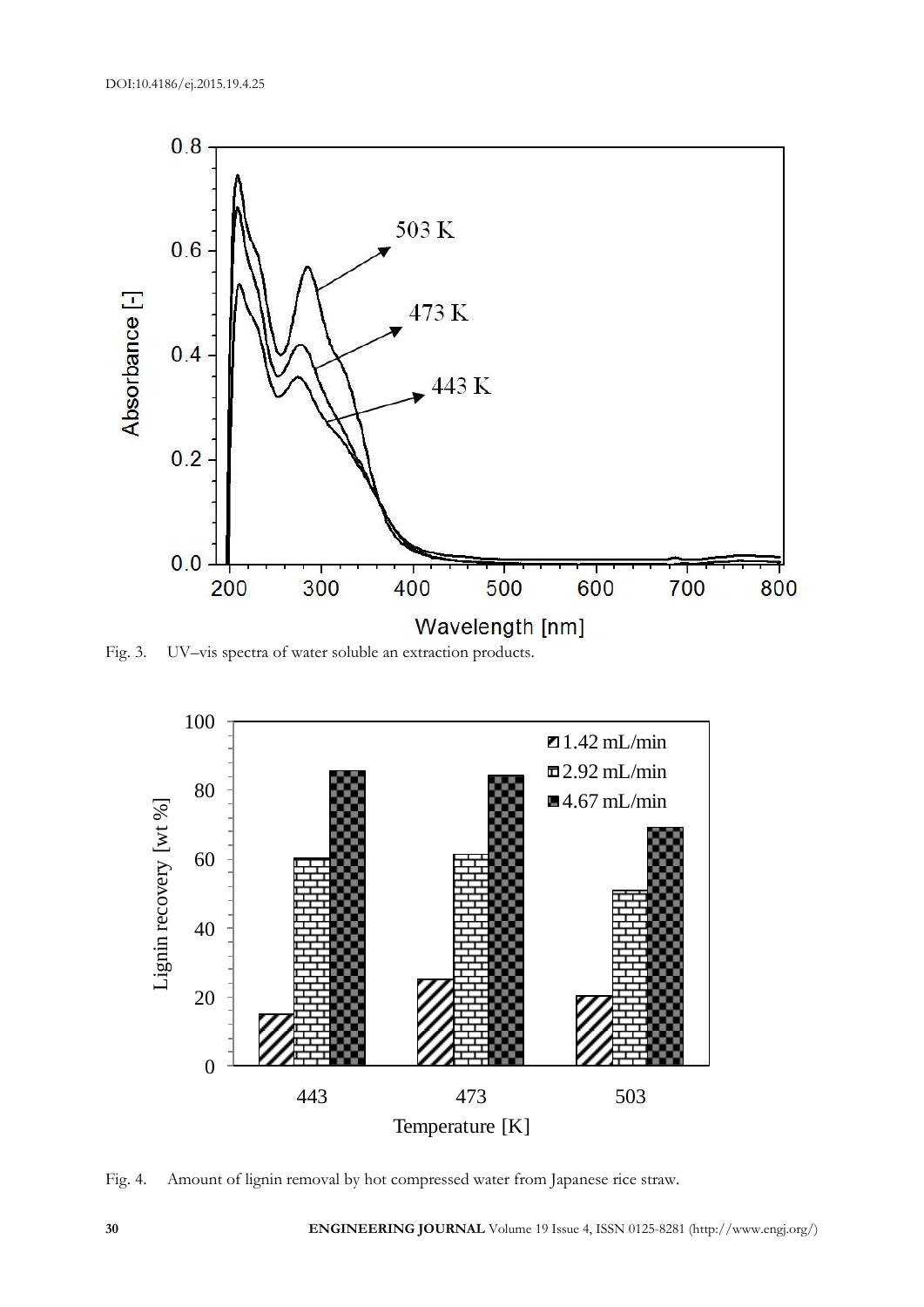That covalent linkages between lignin and carbohydrates exist in wood is well-known. In the fractionation of plant biomass by hot compressed water, their separation is very important for complete and efficient utilization of substances which compose cell walls of plant biomass. The presence of water as the reactant leads to hydrolysis reaction and cleavage of bonds between hetero-atoms and carbon atoms. Non-requirement of additional chemicals and lower fabrication costs make this system attractive. Minowa *et al*. 1998 [38] reported that the decomposition of biomass components start at around 473 K or higher. Ko *et al*. 2014 [39] also investigated the fate of the lignin content in a hardwood biomass after treatment by liquid hot water at temperatures of 453–493 K. They reported that the percentage of lignin increased from 29.3 to 40.3% with increasing treatment temperature. They also explained that the higher treatment temperature (493 K) led to an increase in lignin recovery yield, which might be caused by the condensation reactions of lignin with other degradation products. Therefore, isolation of lignin is also possible at these range temperatures using hot compressed water. The amount of lignin from Japanese rice straw extracted by hot compressed water at a pressure of 4 MPa is shown in Fig. 4. Lignin recovery approached 85% when the extraction was performed at 443 and 473 K with a flow rate of 4.67 ml min–<sup>1</sup> . The lignin extraction rate increased with increased flow rate at each temperature; the increased flow rate allowed the dissolved lignin to be swept from the reactor before it could react and precipitate, resulting in substantially higher lignin removal [40, 41]. Under the same conditions, the recovery of lignin decreased at 503 K, possibly explicable by cleavage of ether and C–C linkages as functional groups in the trans-*p*-coumaryl alcohol, coniferyl alcohol and sinapyl alcohol existing in lignin structure units [29, 30, 42]. Demirbas et al. 2000 [36] reported that lignin is broken down by extensive cleavage of  $\beta$ -aryl ether linkages during steaming of wood at temperatures under 488 K. They explained that normal C–C bond energy is about 380 kJ mol–<sup>1</sup> and thermal excitation of the molecules becomes sufficient to break these bonds. These bonds, particularly the O–O bonds, are exceptionally weak and therefore can break at lower temperatures. Toor *et al*. 2011 [30] also explained that during hydrothermal degradation various phenols and methoxy phenols are formed by hydrolysis of ether-bonds (O–O bonds).

| Material               | Process                 | Condition             | Yield<br>$[\text{wt}\%]$ | Literature             |
|------------------------|-------------------------|-----------------------|--------------------------|------------------------|
| Mixed hardwood         | Liquid hot water        | 453-493 K; 10-        | $81.8 -$                 | Ko <i>et al.</i> 2014  |
|                        |                         | $15 \text{ min}$      | 97.4                     | [39]                   |
| Air-dried bio-ethanol  | Solvothermal            | $323 - 483$ K; $15 -$ | $41.60-$                 | Guo <i>et al.</i> 2013 |
| production residue     |                         | $120 \text{ min}$     | 74.14                    | [43]                   |
|                        | High temperature and    | 493 K; 5.2 MPa,       |                          | Buranov <i>et al.</i>  |
| Flax shives            | high pressure           | $130 \text{ min}$     | 26.0                     | 2010 [44]              |
| Bamboo (Neosinocalamus |                         |                       | $13.4-$                  | Li <i>et al.</i> 2010  |
| affinis)               | Ultrasonic cell crusher | 293 K; 0-50 min       | 16.4                     | [45]                   |
|                        |                         |                       | $16 - 86$                | Lee <i>et al.</i> 2009 |
| Maple wood flour       | Ionic liquid solvent    | $263 K; 0.5 - 70 h$   |                          | [46]                   |
| Wheat straw (Variety   |                         |                       | $43.3 -$                 | Sun <i>et al.</i> 2002 |
| Riband)                | Ultrasonic irradiation  | 308 K; 0-35 min       | 46.2                     | [47]                   |
| Wheat straw (Variety   |                         |                       | $67.4 -$                 | Sun <i>et al.</i> 2002 |
| Riband)                | Ultrasonic irradiation  | 333 K; 0-35 min       | 78.5                     | [48]                   |

| Table 1. | Comparisons of different lignin extraction methods. |  |  |
|----------|-----------------------------------------------------|--|--|
|          |                                                     |  |  |

As introduced in introduction section that wood biomass consists of cellulose (40~45 wt%), hemicellulose (25~35 wt%) and lignin (15~30 wt%) as main components. This causes that wood biomass in general become attractive feedstock because of high polysaccharide content; however, it is not easy to use this biomass resources for ethanol and other chemicals production. Fractionation is often considered a pre-treatment process, prior to produce its biomass components. As shown in Table 1, there are several methods for performing the biomass fractionation especially to isolate lignin. However, the extraction methods are not easy to apply into large scale production due to the high cost or complex process. Sun *et al*. 2002 [48] conducted ultrasound-assisted extraction of wheat straw lignin in alkaline organosolv medium. They reported that applying sonication for 5–35 min resulted in an increasing yield of lignin by 61.0–78.5 of the original lignin in wheat straw. They said that the current results revealed that ultrasonic irradiation had a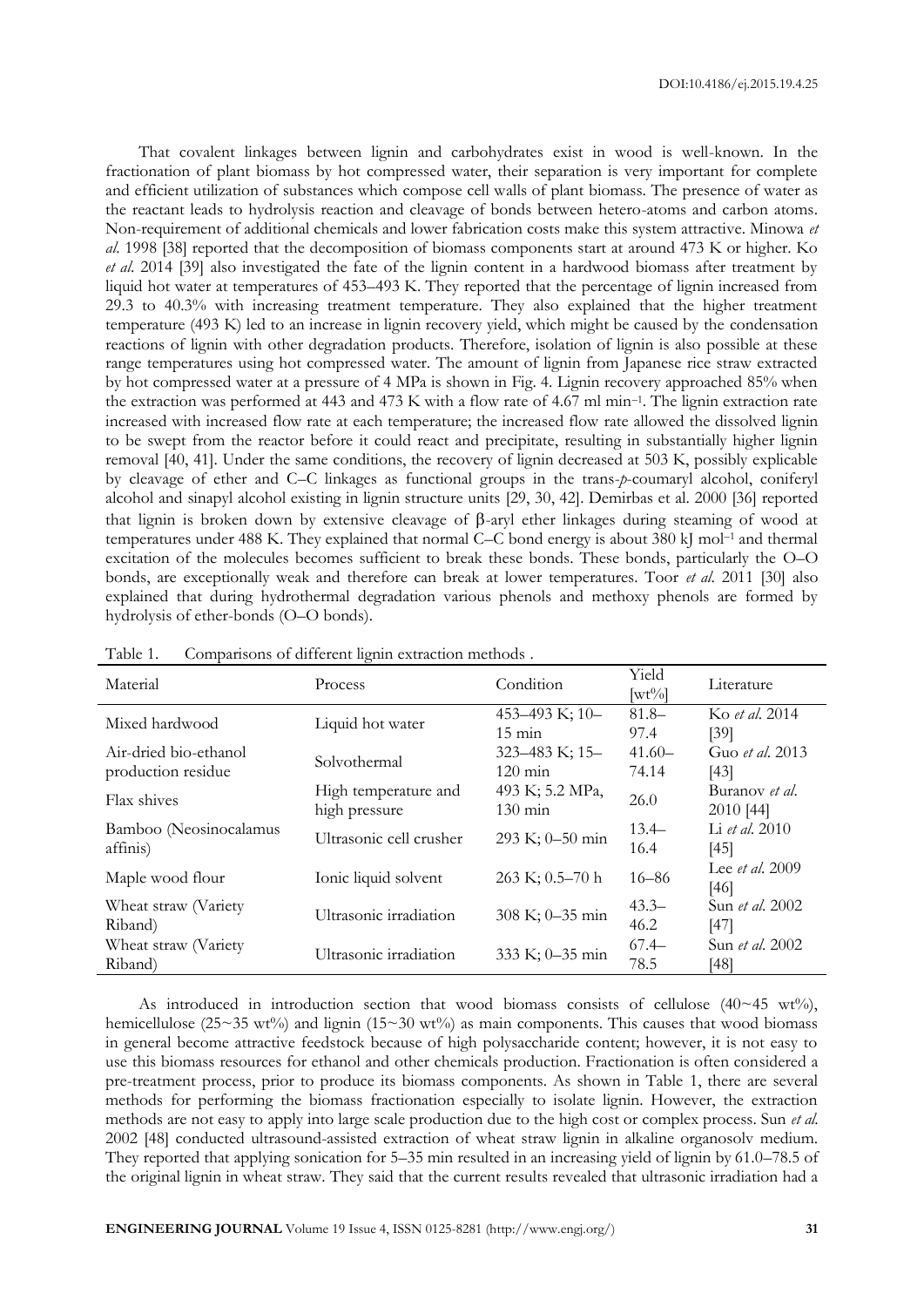significant effect on the delignification of wheat straw. Lee *et al*. 2009 [46] performed wood flour fractionation by using ionic liquids as pretreatment solvents to extract lignin from wood flour. They reported that ionic liquid such as [Emim][CH3COO] did not dissolve the wood flour; conversely, facile extraction of the lignin was achieved. However, ionic liquid pretreatment also would result in a substantial decrease in the crystallinity of the cellulose. In other words, they demonstrated that the wood flour underwent delignification with substantially smaller losses of cellulose and xylan upon pretreatment in [Emim][CH3COO]. Guo *et al*. 2013 [43] developed an adequate method to separate lignin from air-dried bio-ethanol production residue by using solvothermal methods. Benzyl alcohol, dioxane and ethanol were used as lignin solvent extraction at temperature of 323–443 K with 5–120 min reaction time. They concluded that benzyl alcohol and dioxane extraction could reach higher lignin yield of 71.55 and 74.14% when the experiments were conducted at 443 K and 323 K with reaction time 15 and 60 min reaction time, respectively. They explained that that the chemical components and structure of lignin extracted by benzyl alcohol or dioxane was similar to that of lignin obtained with alkali-solution and acid-isolation method. Recently, Ko *et al*. 2014 [39] conducted experiments to remove lignin and its derived mixed hardwoods by liquid hot water at different severities. They reported that the isolated lignin from mixed hardwoods was 97.4% at 493 K with 15 min reaction time. In comparison with other methods (see Table 1), our work, hot compressed water extraction is simpler and could extract lignin around 85 % from Japanese rice straw. Here, the Japanese rice straw was directly fed in the extraction reactor as the starting material without any treatments. Under these conditions, water-soluble compounds (lignin) could be extracted from Japanese rice straw via autohydrolysis [15–17]. It could be said that this process is simple and versatile technique because of its capability and feasibility in the separation of large quantities of biomass.

In order to identify the monomer derived from treatment of Japanese rice straw by hot compressed water, the collected aqueous effluent was diluted with methanol prior to analysis using GC–MS, a method which is well-known as a powerful tool to identify aromatic and aliphatic compounds. The identities of those compounds determined through a match of mass spectra in the GC–MS computer library, which contains a wide range of organic compounds, are reliable. Extraction with methanol gave organic compounds shown in Fig. 5, a typical GC–MS chromatogram of the products obtained at 443 K, 473 K, and 503 K with 2.92 ml min–<sup>1</sup> flow rate. It was well known that one of the most important parameters affecting hot compressed water extraction efficiencies is the extraction temperature. As the temperature increased, it was obviously decrease in dielectric constant, an increase in the diffusion rate and a decrease in the viscosity and surface tension. It should be noted that increasing the extraction temperature above a certain value also gives increase to the degradation of the extract components. In the case of hot compressed water extraction flow rate, only 2.92 ml min–<sup>1</sup> flow rate was presented. This condition was selected on the basis of the previous researcher's reports [49, 50]. Rangsriwong *et al*. 2009 [49] reported that the various extraction flow rates should affect the extraction rate but not the total amounts of the compounds extracted in the process. An increase in flow rate, it means that the mass transfer of the compounds extracted from the surface of the solid phase into the water phase regulated most of the extraction process. Increase in flow rate resulted in increase in superficial velocity, and thus, quicker mass transfer. As shown in Fig. 5, most of these compounds have been identified as lignin-derived compounds, sugar-derived compounds, and nitrogen-containing compounds. The lignin-derived compounds were clearly detected [51–53]. Klinke *et al*. 2002 [51] reported on a wide variety of phenolic compounds derived from alkaline wet oxidation of wheat straw at 458 K or 468 K with a pressure of 11–12 bar, vanillic acid and vanillin being the major components, followed by 4-hydroxybenzaldehyde, syringaldehyde, syringic acid, coumaric acid and guaiacol. However, the sugar-derived compounds detected by GC–MS increased with increased reaction temperature (473 K and 503 K). This phenomenon is most probably due to the partial degradation of cellulose at higher extraction temperatures. Yuan *et al*. 2009 [54] investigated the content of bio-oil obtained from the thermochemical liquefaction of straw by hot compressed water at temperature of 473–583 K. They reported that the bio-oil, a complex mixture containing carbon, hydrogen, and oxygen, is composed of acids, alcohols, aldehydes, esters, ketones, lignin derived phenols, and extractible terpene with multifunctional groups. The main compounds in those six samples were dibutyl phthalate and butylated hydroxytoluene, which is might be formed by the decomposition of lignin functional groups with some side reactions during the hydrothermal treatment. At 473 K, the main compounds in bio-oil obtained were butylated hydroxytoluene, dibutyl phthalate, and 1,2-benzenedicarboxylic acid, butyl 2-ethylhexyl ester. Similar to our result, when the temperature increased to 523, the composition of the oil became more complex, many high molecular compounds were produced as well, such as phorbol, 4-hydroxy octadecanoic acid methyl ester, and 17-pentatriacontene. Table 2 lists the data concerning the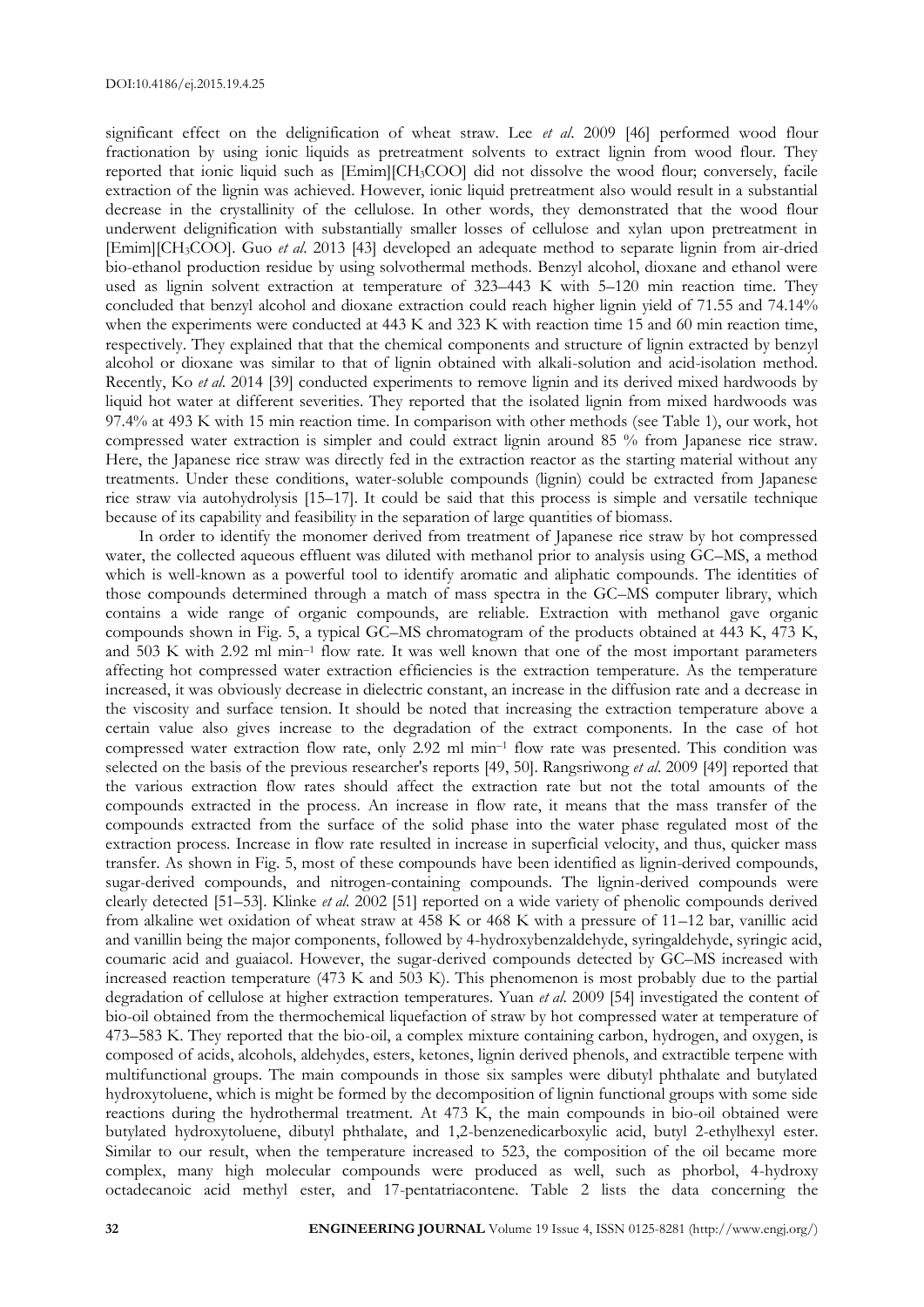compositional analysis under each experimental condition. Tymchyshyn and Xu 2010 [52] also reported that the oil derived from the liquefaction of lignin was the most concentrated with phenolic compounds. They explained that it is not surprising that the major compounds produced by the liquefaction of sawdust at around 523 K were phenolic compounds such as 2-methoxyphenol, 2-methoxy-4-methylphenol and 4 ethyl-2-methoxyphenol which comprise almost the phenolic/neutral oil. The major components of the phenolic/neutral oils derived from cornstalks are more varied. They said that substituted phenols and phenolic compounds comprise almost 74% of the phenolic/neutral oil collected from the liquefaction of lignin. In the case of cellulose, the major components of the cellulose-derived oil appeared to be esters of complex organic acids and long chain hydrocarbons, likely formed by dehydration of the cellulose.

Further, it could be said that cellulose, hemicellulose, and lignin as main components of Japanese rice straw underwent decomposition simultaneously during hot compressed water extraction process. Under these conditions, the cellulose degrades to low molecular weight aldehydes and ketones, then these aldehydes and ketones may then form aromatic compounds by condensation and dehydration. Hemicelluloses are also easily solubilized and hydrolyzed into various monosaccharides, including xylose, mannose, glucose and galactose, in water. As well as cellulose and hemicellulose, the decomposition of lignin was also occurred. It would be decomposed into various phenols and methoxy phenols by hydrolysis of ether-bonds during hot compressed water extraction. In this work, the reaction mechanism of cellulose, hemicellulose, and lignin are not presented.

The chemical structure of Japanese rice straw as a starting material and its major constituents, cellulose, xylan (hemicellulose) and lignin, were analyzed using FT–IR direct transmittance through KBr pellet technique. Infrared spectroscopy is an analytical technique that allows identification of unknown substances and of the types of chemical bonds the compounds in those substances contain. Rana *et al*. 2010 [55] explained that most of the observed peaks of wood represent major cell wall components such as cellulose at around 1154 and 898 cm<sup>-1</sup>; hemicelluloses at around 1738, 1024, 1057, and 1090 cm<sup>-1</sup>; and lignin at around 1596, 1505, and 1270 cm<sup>-1</sup>. FT-IR spectra of Japanese rice straw, cellulose, xylan, and lignin are shown in Fig. 6 (a). It can be observed that cellulose, xylan and lignin as three components of biomass most likely consist of alkene, esters, aromatics, ketone and alcohol, with different oxygen-containing functional groups observed [4, 42, 50, 56]. As a reference, the peak positions of all infrared bands and their functional groups are summarized in Table 3. Each molecule is composed of many different chemical bonds, and these bonds are slightly elastic and can stretch, bend, or vibrate. Therefore, some differences exist at each FT–IR spectra due to their structure properties. The intensity of the absorbance due to the hydrogen bonded O–H stretching (3600–3000 cm–<sup>1</sup> ) could be found in each component. Strong IR spectra of C–O and C=O were found in lignin and xylan, while cellulose contained only high C–O compounds. At the region 1800–700 cm–<sup>1</sup> , the IR spectra of lignin had high absorbance due to the presence of compounds containing methoxyl–O–CH3, C–O–C stretching and C=C stretching (aromatic ring). Fig. 6 (b) shows the spectra for lignin and solid products from hot compressed water treatment at 443, 473, and 503 K, respectively. The peaks that point down represent the frequencies of light that the molecules absorb. Each spectrum is a spectral average of at least four scans. Most bands showed a shift in wave number for different solid products. The bands in the 3336.2–3356.9 and 2850.3–2937.7 cm<sup>-1</sup> region were assigned to the hydrogen bonded O–H stretching and C–Hn stretching groups, respectively. In these regions, the peaks in (a) – (d) were clearly observed. As mentioned above, the fingerprint at the region  $1800-700$  cm<sup>-1</sup>, indicating compounds rich in methoxyl–O–CH3, C–O–C stretching and C=C stretching (aromatic ring), were also found at each solid product. These aromatic skeleton vibrations at around 1600, 1515 and 1426 cm<sup>-1</sup> and the C-H deformation combined with aromatic ring vibration at 1462 cm<sup>-1</sup> are common for all lignins, although the intensity of the bands may differ. In detail, Boeriu *et al*. 2004 [57] reported that common for the spectra of all lignins are a weak band at 1370–1375 cm–<sup>1</sup> originating from phenolic OH and aliphatic C-H in methyl groups and a strong vibration at 1215–1220 cm<sup>-1</sup> that can be associated with C–C plus C–O plus C=O stretching. Respect to lignin and sugar content in the samples and the amount of hydroxyl and carboxyl groups, they used the lignin content of samples varied between 64 and 99%. The aromatic C–H deformation at 1035 cm–<sup>1</sup> appears as a complex vibration associated with the C–O, C–C stretching and C–OH bending in polysaccharides. Carbohydrate originating vibrations are associated also with other vibrations in the spectral region 1000–1300 cm<sup>-1</sup>. The influence of polysaccharide impurities on the spectral profile is most visible for solid products when the extraction was conducted at higher temperature. As shown in Fig. 6(b), the spectral characteristics of the lignin and solid products are essentially the same, indicating that the three kinds of solid products obtained by hot compressed water extraction are within a similar functional group as lignin. However, the apparent difference between the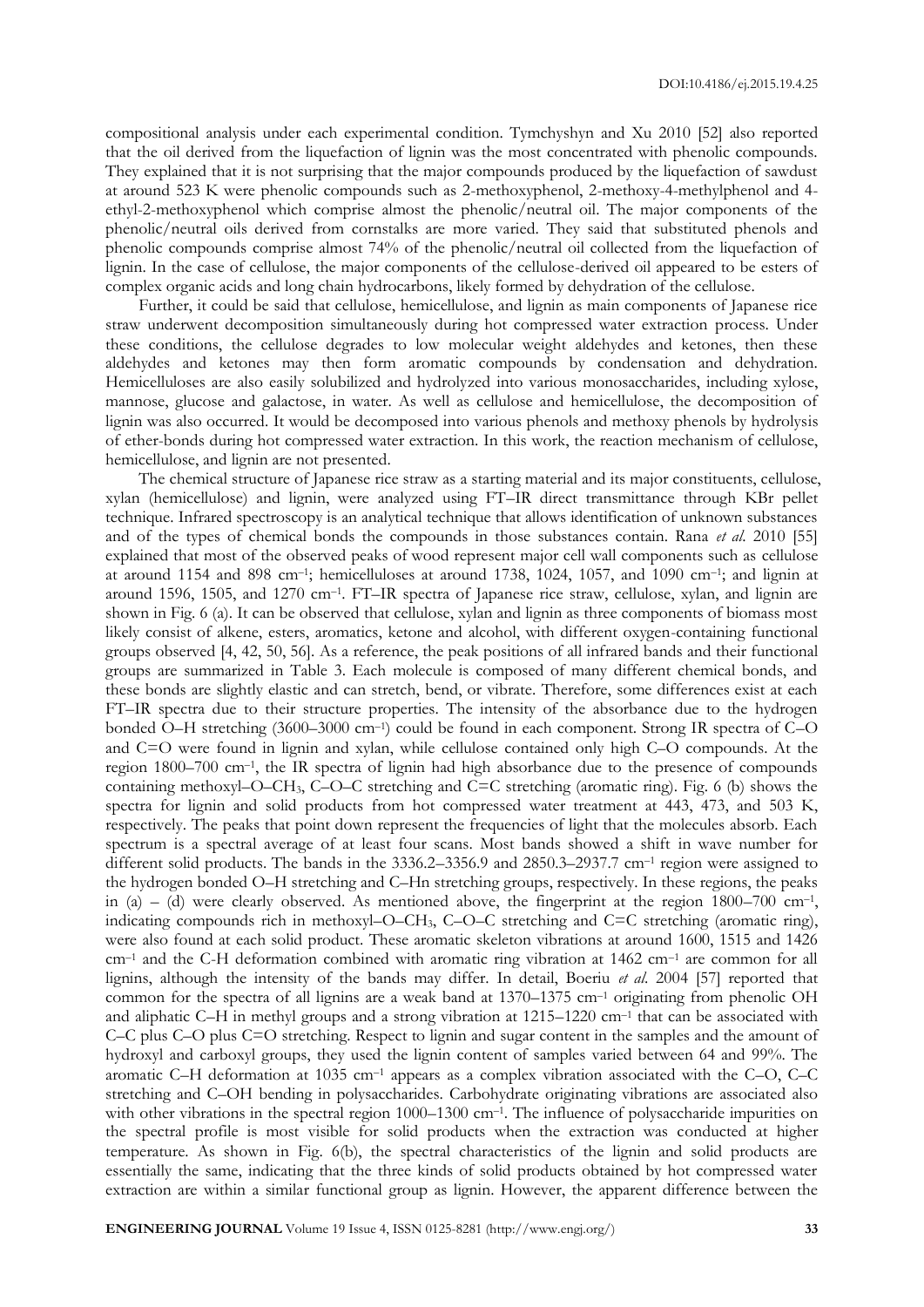intensity of absorbances were found. It might be due to the loss of aliphatic and aromatic functional groups since further degradation occurs at higher temperatures. Ko *et al*. 2014 [39] reported that the intensity of isolated lignin functional groups decreased with increasing the pretreatment temperatures. The greater hydrolysis of isolated lignin functional groups at higher pretreatment temperatures can be attributed to the degradation of aromatic rings and breakage of ether linkages. Nevertheless, Yuan *et al*. 2009 [54] suggested that the main component including cellulose and hemicellulose of straw began to decompose at 473 K, but the lignin decomposed at 523–573 K. Judging from the results, it could be said that these range temperatures (443–503) are suitable to extract lignin from Japanese rice straw.

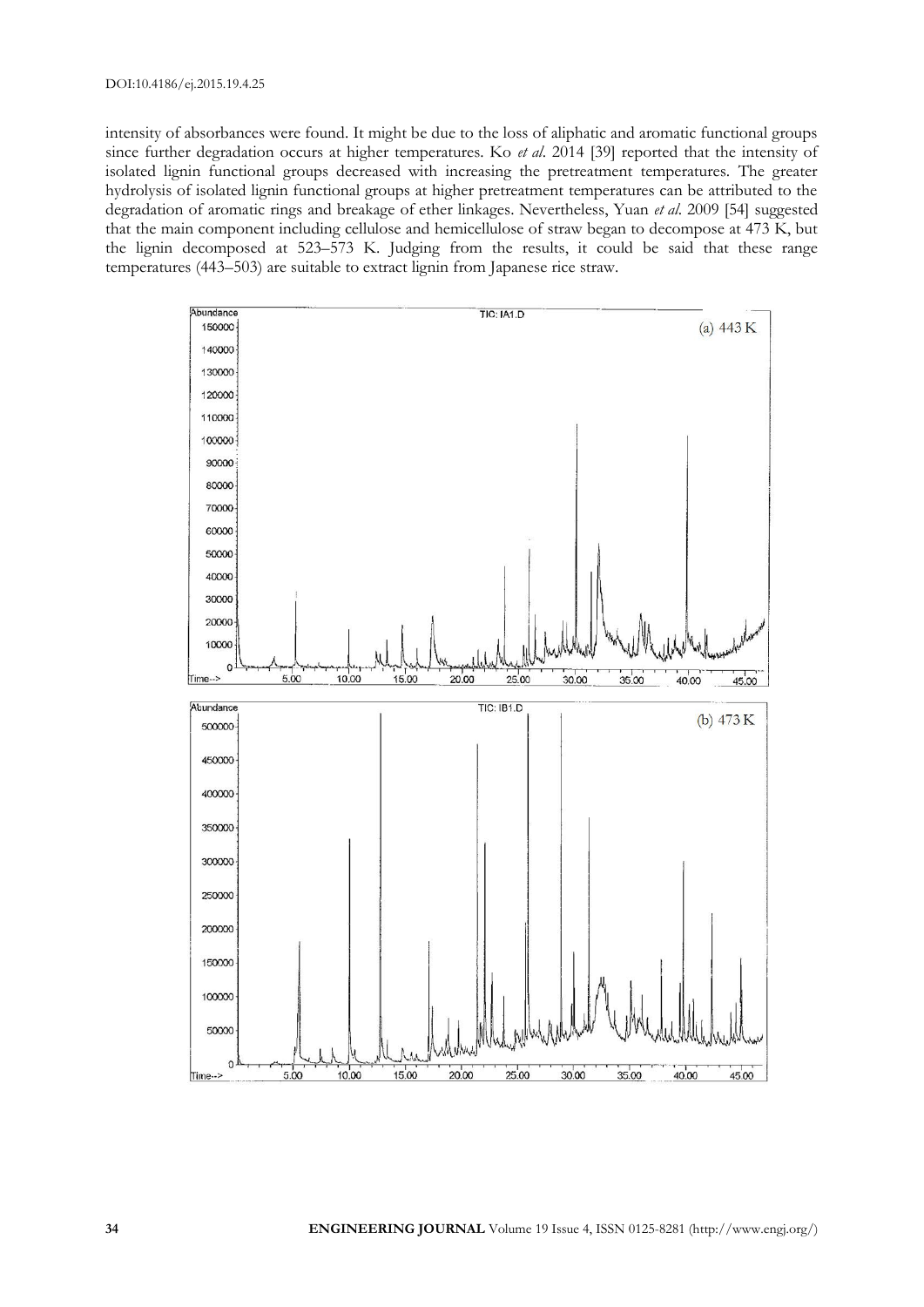

Fig. 5. GC–MS chromatogram of water soluble products recovered after treatment at (a) 443, (b) 473, and (c) 503 K with 2.92 ml min–<sup>1</sup> water flowrate, respectively.

| Table 2(a). List of GC–MS monomeric products in the water soluble fraction at temperature of 443 K with |  |  |  |  |
|---------------------------------------------------------------------------------------------------------|--|--|--|--|
| $2.92$ ml min <sup>-1</sup> water flowrate.                                                             |  |  |  |  |

| $\rm No$       | Retention<br>time [min] | Compound name                   | Molecular<br>weight | Compound formula                 |
|----------------|-------------------------|---------------------------------|---------------------|----------------------------------|
| $\mathbf{1}$   | 5.32                    | Urea                            | 60.06               | CH <sub>4</sub> N <sub>2</sub> O |
| $\overline{c}$ | 9.98                    | 3-Methylbutanal                 | 86.13               | $C_5H_{10}O$                     |
| $\mathfrak{Z}$ | 12.46                   | Methyl nitrite                  | 61.04               | CH <sub>3</sub> NO <sub>2</sub>  |
| $\overline{4}$ | 12.76                   | 2-Furancarboxaldehyde           | 96.08               | $C_5H_4O_2$                      |
| 5              | 13.35                   | 2,5-Dihydro-3,4-dimethylfuran   | 98.14               | $C_6H_{10}O$                     |
| 6              | 14.72                   | Methylhydrazone acetaldehyde    | 72.11               | $C_3H_8N_2$                      |
| 7              | 16.02                   | 2,3-Dihydro-5-methyl-2-furanone | 98.10               | $C_5H_6O_2$                      |
| $8\,$          | 17.36                   | Glycerin                        | 92.1                | $C_3H_8O_3$                      |
| 9              | 18.24                   | Allyl alcohol                   | 58.08               | $C_3H_6O$                        |
| 10             | 18.11                   | N-Methyloxazolidone             | 101.10              | $C_4H_7NO_2$                     |
| 11             | 18.49                   | Dihydropyran                    | 84.12               | $C_5H_8O$                        |
| 12             | 20.99                   | Maltol                          | 126.11              | $C_6H_6O_3$                      |
| 13             | 21.41                   | 2-Nitro-2-butene                | 101.10              | $C_4H_7NO_2$                     |
| 14             | 22.05                   | 2-Cyclohexenone                 | 96.13               | $C_6H_8O$                        |
| 15             | 23.18                   | Sec-butylamine                  | 73.14               | $C_4H_{11}N$                     |
| 16             | 23.74                   | 3-Hydroxy-2,3-dihydromaltol     | 144.13              | $C_6H_8O_4$                      |
| 17             | 25.46                   | 2,4-Dimethylhexane              | 114.23              | $C_8H_{18}$                      |
| 18             | 25.91                   | 5-Hydrxoymethylfurfural         | 126.11              | $C_6H_6O_3$                      |
| 19             | 26.46                   | Tetrahydro-3,4-furandiol        | 104.11              | $C_4H_8O_3$                      |
| 20             | 27.35                   | 1,2-Heptanediol                 | 132.20              | $C_7H_{16}O_2$                   |
| 21             | 28.87                   | Durenol                         | 150.22              | $C_{10}H_{14}O$                  |
| 22             | 29.24                   | 1,1-Diethoxydecane              | 230.39              | $C_{14}H_{30}O_2$                |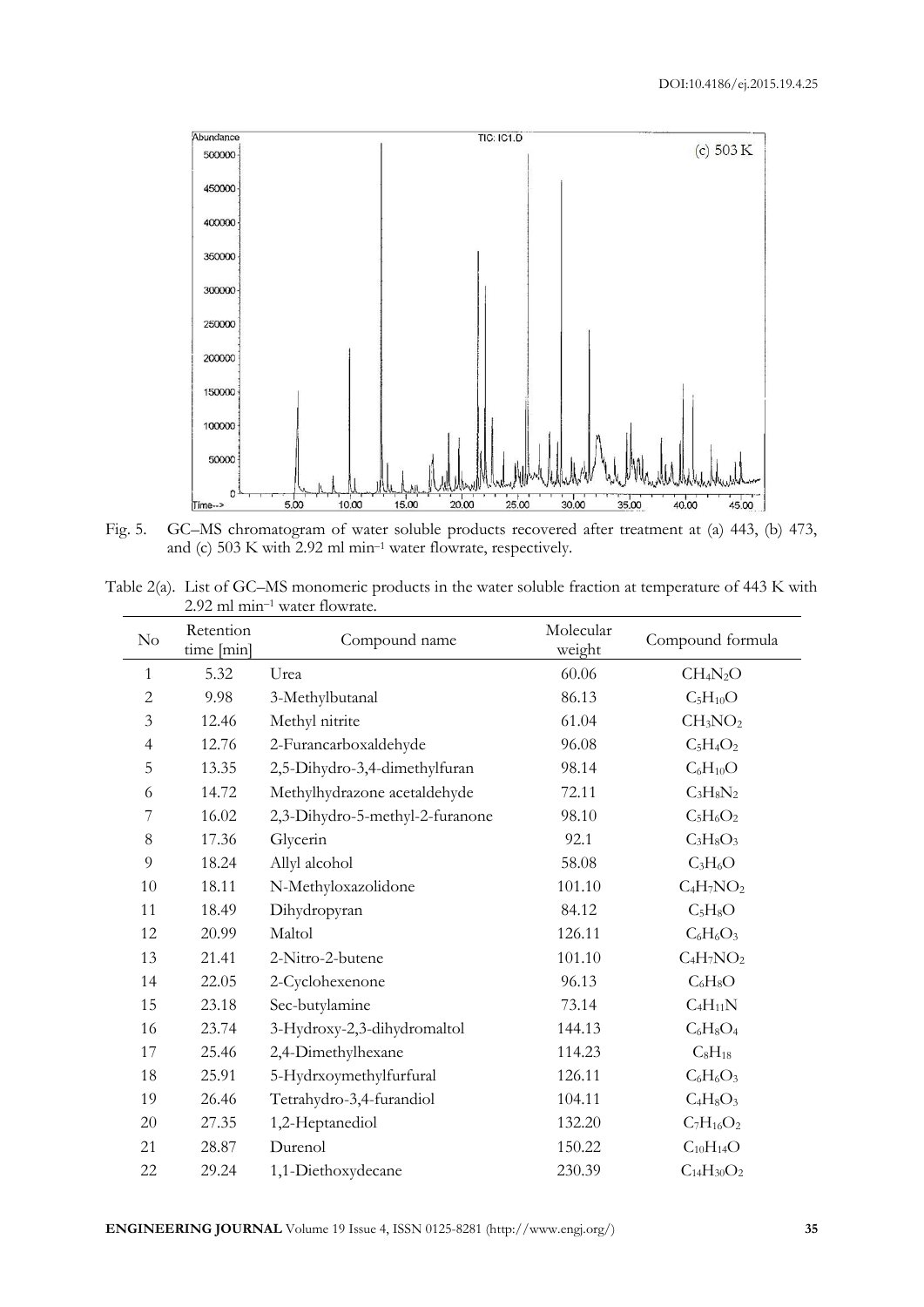| 23 | 30.06 | Eugenol                     | 164.20   | $C_{10}H_{12}O_2$                              |
|----|-------|-----------------------------|----------|------------------------------------------------|
| 24 | 31.37 | Vanillin                    | 152.15   | $C_8H_8O_3$                                    |
| 25 | 32.01 | Butyl glycolate             | 132.1577 | $C_6H_{12}O_3$                                 |
| 26 | 35.73 | Methyl 2,2-dimethylvalerate | 144.21   | $C_8H_{16}O_2$                                 |
| 27 | 36.45 | Octadecanol acetate         | 312.53   | C <sub>20</sub> H <sub>40</sub> O <sub>2</sub> |

| Table 2(b). List of GC–MS monomeric products in the water soluble fraction at temperature of 473 K with |
|---------------------------------------------------------------------------------------------------------|
| $2.92$ ml min <sup>-1</sup> water flowrate.                                                             |

| $\rm No$       | Retention<br>time [min] | Compound name                                                       | Molecular<br>weight | Compound formula                 |
|----------------|-------------------------|---------------------------------------------------------------------|---------------------|----------------------------------|
| 1              | 5.59                    | Urea                                                                | 60.06               | CH <sub>4</sub> N <sub>2</sub> O |
| $\overline{c}$ | 8.53                    | Dicyclomine                                                         | 309.49              | $C_{19}H_{35}NO_2$               |
| 3              | 10.01                   | 3-Methylbutanal                                                     | 86.13               | $C_5H_{10}O$                     |
| $\overline{4}$ | 12.76                   | 2-Furancarboxaldehyde                                               | 96.08               | $C_5H_4O_2$                      |
| 5              | 17.10                   | Trimethyloxazole                                                    | 111.14              | $C_6H_9NO$                       |
| 6              | 17.41                   | 5-Methyl-2-furaldehyde                                              | 110.11              | $C_6H_6O_2$                      |
| 7              | 18.83                   | 2,4-Imidazolidinedione                                              | 114.10              | $C_4H_6N_2O_2$                   |
| 8              | 21.42                   | N-Ethylpropanamide                                                  | 101.15              | $C_5H_{11}NO$                    |
| 9              | 22.07                   | Furan                                                               | 68.07               | $C_4H_4O$                        |
| 10             | 23.74                   | 3-Hydroxy-2,3-dihydromaltol                                         | 144.13              | $C_6H_8O_4$                      |
| 11             | 25.71                   | Dihydrobenzofuran                                                   | 120.15              | $C_8H_8O$                        |
| 12             | 25.92                   | 5-Hydrxoymethylfurfural                                             | 126.11              | $C_6H_6O_3$                      |
| 13             | 28.89                   | 2,4,6-Trimethyl-m-phenylenediamine                                  | 150.22              | $C_9H_{14}N_2$                   |
| 14             | 30.06                   | Eugenol                                                             | 164.20              | $C_{10}H_{12}O_2$                |
| 15             | 31.37                   | Vanillin                                                            | 152.15              | $C_8H_8O_3$                      |
| 16             | 32.07                   | D-Arabinose                                                         | 150.16              | $C_5H_{10}O_5$                   |
| 17             | 32.28                   | D-Galactose                                                         | 180.16              | $C_6H_{12}O_6$                   |
| 18             | 35.12                   | Vanillic acid                                                       | 168.15              | $C_8H_8O_4$                      |
| 19             | 37.82                   | Syringaldehyde                                                      | 182.17              | $C_9H_{10}O_4$                   |
| 20             | 39.51                   | Homovanillic acid methyl ester                                      | 196.20              | $C_{10}H_{12}O_4$                |
| 21             | 39.77                   | Eugenol methyl ether                                                | 178.23              | $C_{11}H_{14}O_2$                |
| 22             | 40.67                   | 1-Phenyl-1H-indene                                                  | 192.26              | $C_{15}H_{12}$                   |
| 23             | 42.31                   | 3-Methoxy-4-hydroxycinnamic acid                                    | 194.18              | $C_{10}H_{10}O_4$                |
| 24             | 44.48                   | Methyl diphenylacetate                                              | 226.27              | $C_{15}H_{14}O_2$                |
| 24             | 44.91                   | 4-allyl-1,2,6-trimethoxybenzene                                     | 208.25              | $C_{12}H_{16}O_3$                |
| 26             | 45.03                   | $4b,10a-$<br>Dihydrobenzo[3,4]cyclobuta[1,2-<br>b][1,4]benzodioxine | 210.23              | $C_{14}H_{10}O_2$                |

Table 2(c). List of GC–MS monomeric products in the water soluble fraction at temperature of 503 K with 2.92 ml min–<sup>1</sup> water flowrate.

| $\rm No$ | Retention<br>time [min] | Compound name        | Molecular<br>weight | Compound formula |
|----------|-------------------------|----------------------|---------------------|------------------|
|          | 5.33                    | Urea                 | 60.06               | $CH_4N_2O$       |
| 2        | 8.50                    | 3-Pentanone          | 86.13               | $C_5H_{10}O$     |
| 3        | 9.90                    | 3-Methylbutanal      | 86.13               | $C_5H_{10}O$     |
| 4        | 10.39                   | 1-Hydroxy-2-butanone | 88.11               | $C_4H_8O_2$      |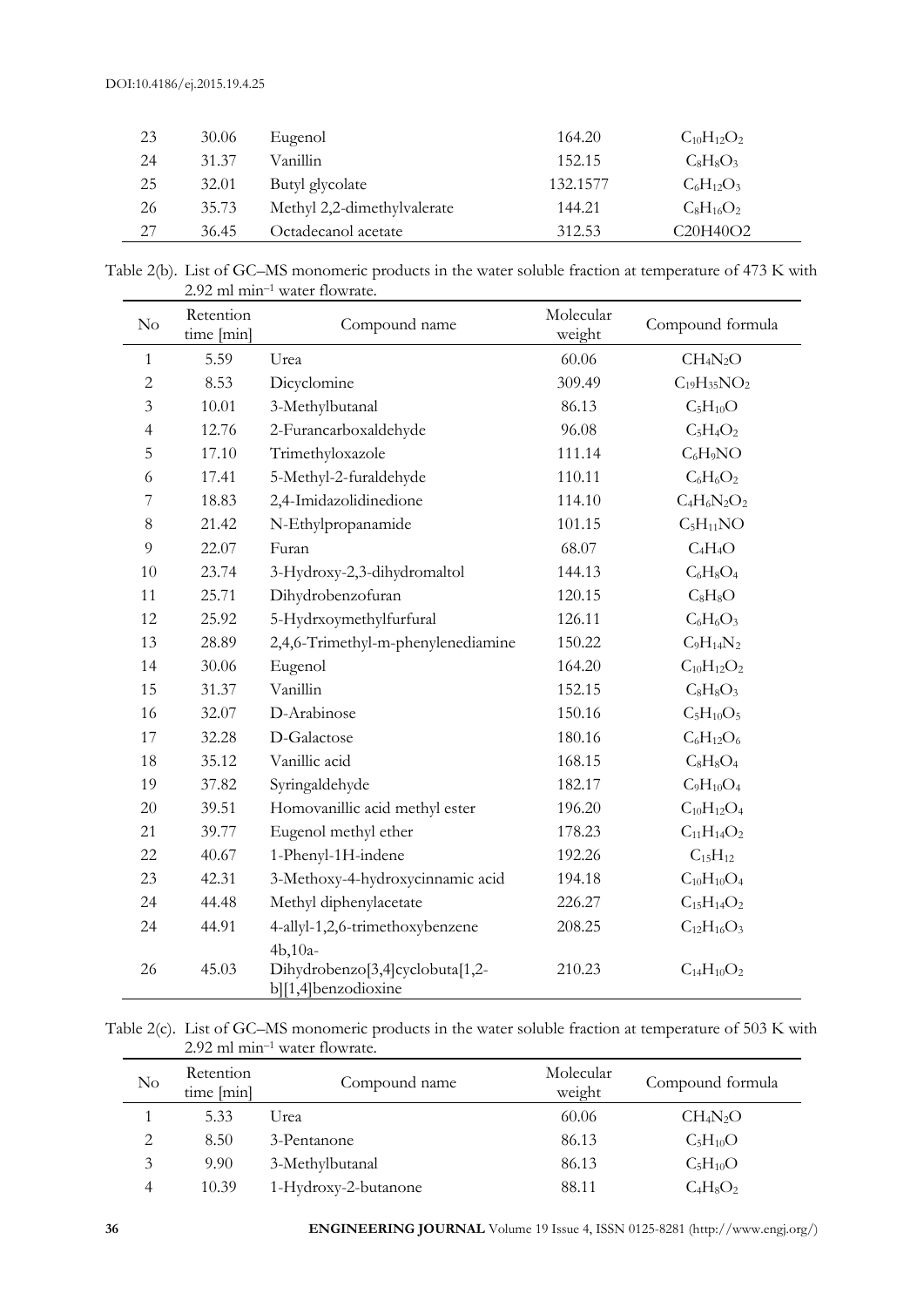| 5  | 12.75 | 2-Furancarboxaldehyde            | 96.08  | $C_5H_4O_2$          |
|----|-------|----------------------------------|--------|----------------------|
| 6  | 13.32 | 2-Furanmethanol                  | 98.10  | $C_5H_6O_2$          |
| 7  | 14.66 | Unknown                          |        |                      |
| 8  | 17.10 | Trimethyloxazole                 | 111.14 | $C_9H_9NO$           |
| 9  | 17.34 | Glycerin                         | 92.1   | $C_3H_8O_3$          |
| 10 | 17.40 | 2,3,5-Trimethylfuran             | 110.15 | $C_7H_{10}O$         |
| 11 | 18.81 | 2,4-Imidazolidinedione           | 114.10 | $C_4H_6N_2O_2$       |
| 12 | 19.73 | 2,5-Piperazinedione              | 114.10 | $C_4H_6N_2O_2$       |
| 13 | 21.40 | 1-Methylmorpholine               | 101.15 | $C_5H_5NO$           |
| 14 | 22.07 | Furan                            | 68.07  | $C_4H_4O$            |
| 15 | 22.70 | Styrene                          | 104.15 | $C_8H_8$             |
| 16 | 23.73 | 3-Hydroxy-2,3-dihydromaltol      | 144.13 | $C_6H_8O_4$          |
| 17 | 24.78 | Pyrocatechol                     | 110.11 | $C_6H_6O_2$          |
| 18 | 24.96 | 2,5-Piperazinedione              | 114.10 | $C_4H_6N_2O_2$       |
| 19 | 25.44 | Persicol                         | 184.28 | $C_{11}H_{20}O_2$    |
| 20 | 25.71 | Dihydrobenzofuran                | 120.15 | $C_8H_8O$            |
| 21 | 25.91 | 5-Hydrxoymethylfurfural          | 126.11 | $C_6H_6O_3$          |
| 22 | 26.92 | 2-Methyl-1-butene oxide          | 86.13  | $C_5H_{10}O$         |
| 23 | 27.83 | 4,8-Dimethylundecane             | 184.36 | $C_{13}H_{28}$       |
| 34 | 28.55 | Valproic Acid                    | 144.21 | $C_8H_{16}O_2$       |
| 25 | 28.88 | 2,3-Diethyl-5-methylpyrazine     | 150.22 | $C_9H_{14}N_2$       |
| 26 | 29.80 | 2,6-Dimethoxyphenol              | 154.16 | $\rm{C_8H_{10}O_3}$  |
| 27 | 31.37 | Vanillin                         | 152.15 | $C_8H_8O_3$          |
| 28 | 32.07 | D-Arabinose                      | 150.16 | $C_5H_{10}O_5$       |
| 29 | 32.14 | D-Galactose                      | 180.16 | $C_6H_{12}O_6$       |
| 30 | 32.27 | D-Mannose                        | 180.16 | $C_6H_{12}O_6$       |
| 31 | 33.67 | 4-Acetylguaiacol                 | 166.17 | $C_9H_{10}O_3$       |
| 32 | 34.74 | 3-Ethylphenyl acetate            | 164.20 | $C_{10}H_{12}O_2$    |
| 33 | 35.11 | Vanillic acid                    | 168.15 | $C_8H_8O_4$          |
| 34 | 35.36 | Xanthosine                       | 284.24 | $C_{10}H_{12}N_4O_6$ |
| 35 | 35.81 | Phenylacetylene                  | 102.15 | $C_8H_6$             |
| 36 | 36.13 | p-Methoxybenzaldoxime            | 151.16 | $C_8H_9NO_2$         |
| 37 | 37.82 | Syringaldehyde                   | 182.17 | $C_9H_{10}O_4$       |
| 38 | 39.51 | Homovanillic acid methyl ester   | 196.20 | $C_{10}H_{12}O_4$    |
| 39 | 39.77 | Eugenol methyl ether             | 178.23 | $C_{11}H_{14}O_2$    |
| 40 | 40.66 | Perhydrophenanthrene             | 192.34 | $C_{14}H_{24}$       |
| 41 | 42.30 | 3-Methoxy-4-hydroxycinnamic acid | 194.18 | $C_{10}H_{10}O_4$    |
| 42 | 44.47 | Methyl diphenylacetate           | 226.27 | $C_{15}H_{14}O_2$    |
| 43 | 44.90 | Asarone                          | 208.25 | $C_{12}H_{16}O_3$    |

Table 3. The main functional groups of the major constituents of Japanese rice straw.

| Wave number $\lceil$ cm <sup>-1</sup> $\rceil$ | Functional groups  | Compounds                  |
|------------------------------------------------|--------------------|----------------------------|
| $3600 - 3000$                                  | O-H stretching     | Acid, methanol             |
| $2860 - 2970$                                  | $C-H_n$ stretching | Alkyl, aliphatic, aromatic |
| 1700–1730, 1510–1560 $C = O$ stretching        |                    | Ketone and carbonyl        |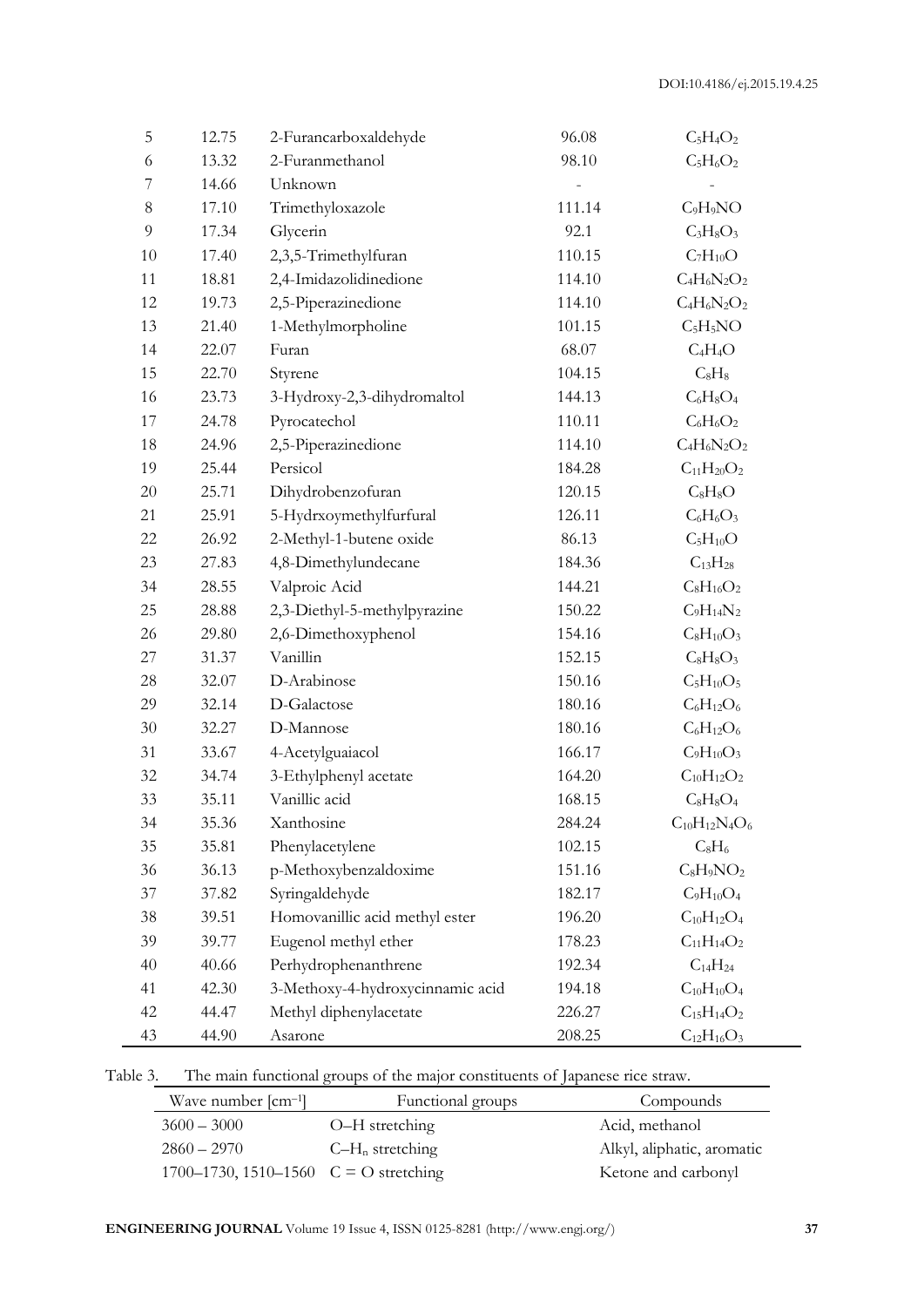| 1632        | $C = C$                            | Benzene stretching ring    |
|-------------|------------------------------------|----------------------------|
| 1613, 1450  | $C = C$ stretching                 | Aromatic skeletal mode     |
| 1470–1430   | $O - CH3$                          | Methoxyl-O-CH <sub>3</sub> |
| 1440–1400   | O-H bending                        | Acid                       |
| 1402        | C-H bending                        |                            |
| 1232        | C-O-C stretching                   | Aryl-alkyl ether linkage   |
| 1215        | C-O stretching                     | Phenol                     |
| 1170, 1082  | C-O-C stretching vibration         | Pyranose ring skeletal     |
| 1108        | O-H association                    | $C$ -OH                    |
| 1060        | C-O stretching and C-O deformation | C-OH (ethanol)             |
| 700-900     | $C-H$                              | Aromatic hydrogen          |
| $700 - 650$ | C-C stretching                     |                            |

Table 4. Elemental analysis results of solid residues analyzed by CHN analyzer, on average.

| Temperature | Flow rate                      | Ultimate analysis [wt. %, DAF] |       |       | Atomic ratio |      |          |
|-------------|--------------------------------|--------------------------------|-------|-------|--------------|------|----------|
| K           | $\left[\text{ml min=1}\right]$ | H                              |       | N     | $O^*$        | H/C  | O/C      |
| $Room+$     |                                | 5.98                           | 39.89 | 0.81  | 53.32        | 0.15 | 1.34     |
|             | 1.42                           | 5.89                           | 43.29 | 0.79  | 50.03        | 0.14 | 1.16     |
| 443         | 2.92                           | 6.02                           | 42.87 | 0.97  | 50.14        | 0.14 | 1.17     |
|             | 4.67                           | 5.99                           | 43.02 | 0.97  | 50.02        | በ 14 | 1.16     |
|             | 1.42                           | 6.19                           | 43.89 | 0.91  | 49.01        | 0.14 | 1.12     |
| 473         | 2.92                           | 6.20                           | 44.31 | 1.28  | 48.21        | 0.14 | 1.09     |
|             | 4.67                           | 6.32                           | 43.98 | 1 1 3 | 48.57        | 0.14 | 1.10<br> |
|             | 1.42                           | 6.21                           | 44.70 | 1.32  | 47.77        | 0.14 | 1.07     |
| 503         | 2.92                           | 6.43                           | 44.90 | 0.98  | 47.69        | 0.14 | 1.06     |
|             | 4.67                           | 6.33                           | 44.40 | 1.23  | 48.06        | 0.14 | 1.08     |

\*The content of oxygen was determined by difference.

+Original sample.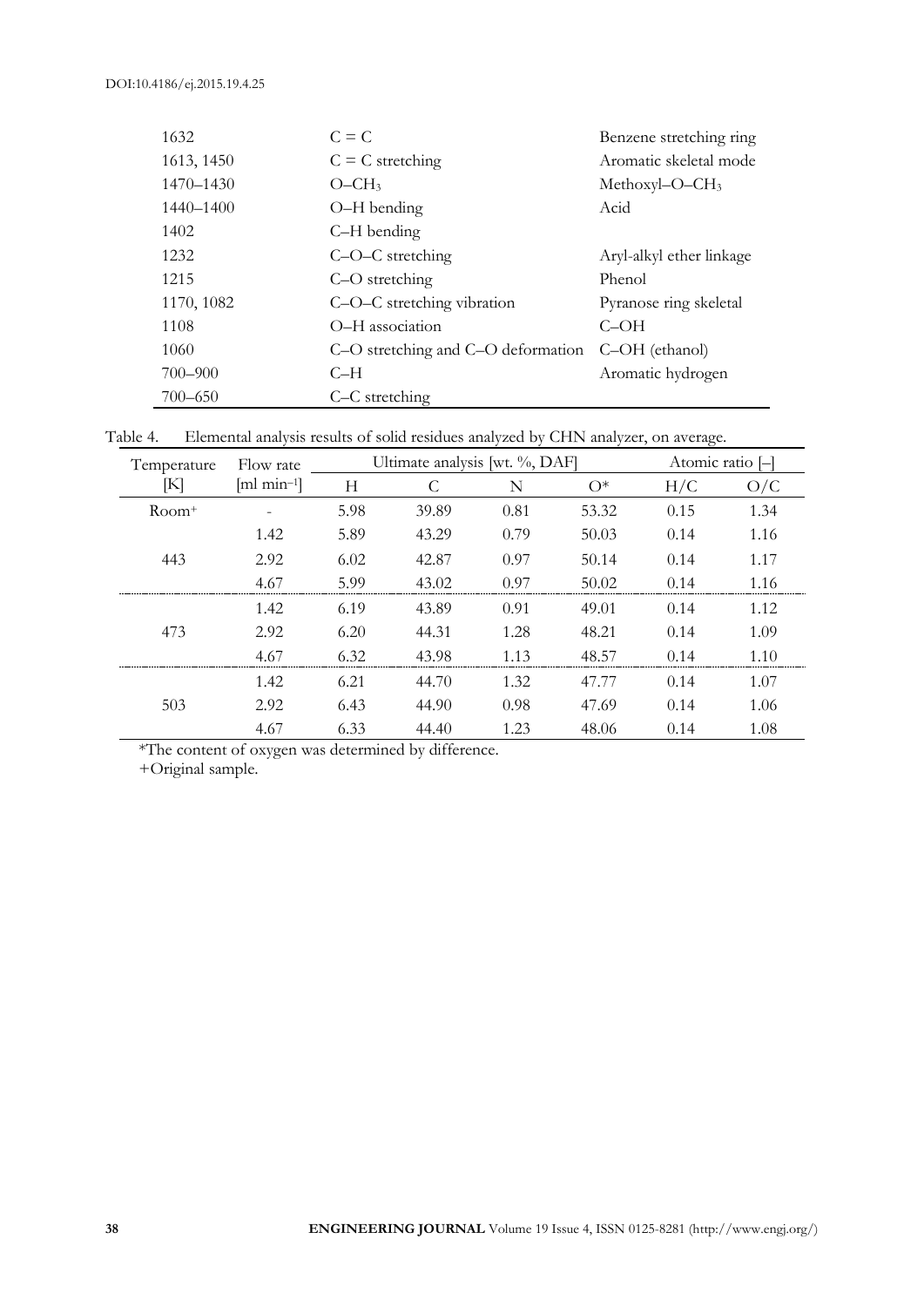(a) Japanese rice straw



Fig. 6(a). FT–IR spectrum of Japanese rice straw and its major constituents.



Fig. 6(b).FT–IR spectrum of solid products from Japanese rice straw extraction (a) 443, (b) 473, and (c) 503 K with 2.92 ml min–<sup>1</sup> water flowrate.

Table 4 shows the ultimate analysis of solid residue content in weight percent dry and ash free material (wt% DAF). The concentration of carbon increased gradually with increased water extraction flow rate at 443, 473, and 503 K, respectively. The loss of hydrogen and oxygen in the solid residues is reflected in the decrease in hydrogen and oxygen content. These observations are in good agreement with results obtained by infrared spectroscopy of solid products, which shows an increase in the intensity of absorbance due to

**ENGINEERING JOURNAL** Volume 19 Issue 4, ISSN 0125-8281 (http://www.engj.org/) **39**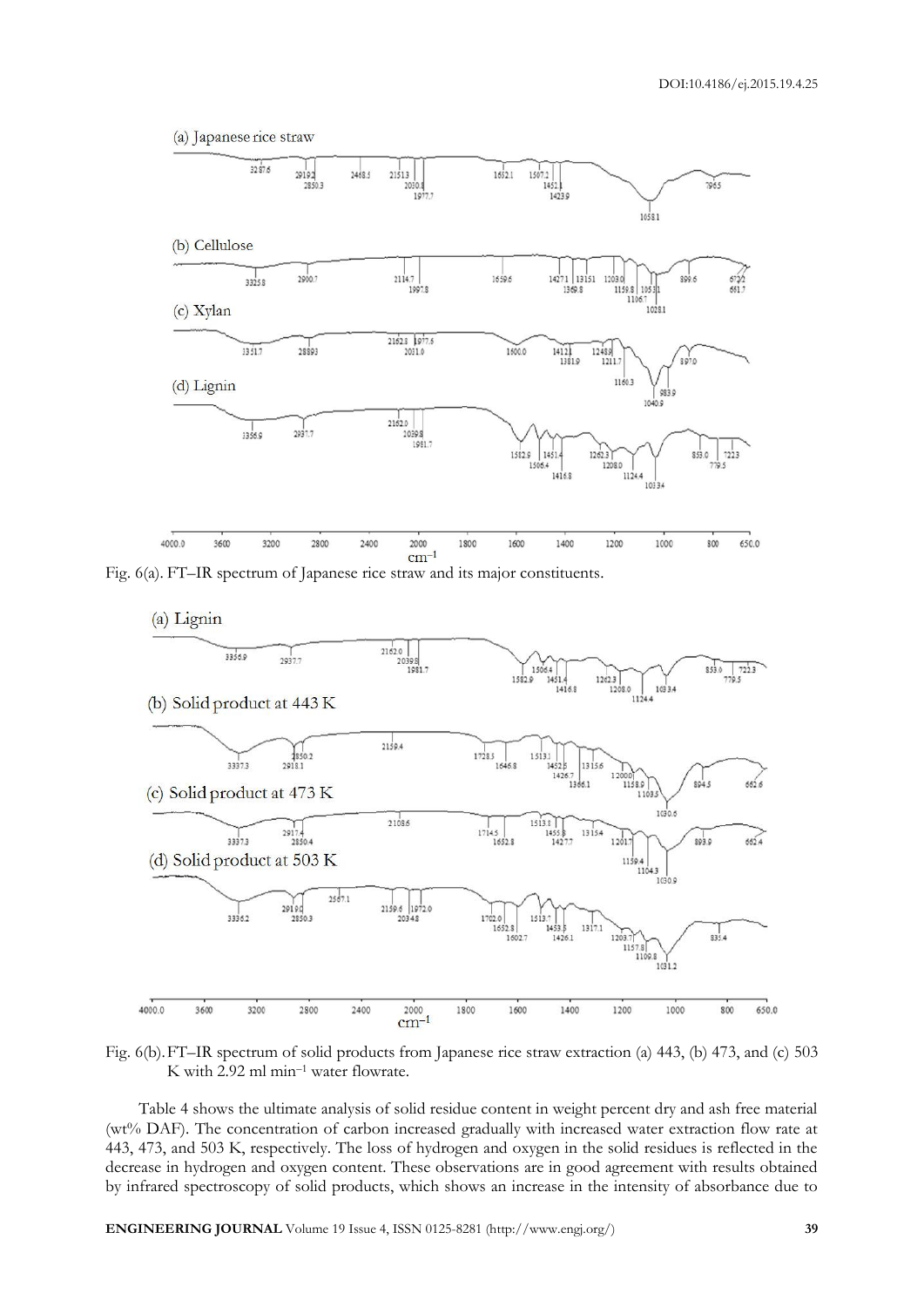the hydrogen bonded. These results showed that dehydrogenation and deoxygenation occurred during the extraction process under these conditions [58–61]. It was reported by Nishimiya *et al*. 1998 [58] that the dehydrogenation and deoxygenation during the carbonization process of wood charcoal begin under dry conditions. Inoue *et al*. 2002 [59] also treated wood in hot compressed water to obtain charcoal, and then compare with dry conditions under a nitrogen atmosphere. They suggested that charcoal could be obtained from wood and that the dehydrogenation and deoxygenation in wood occurred during treatment with the hot compressed water. This indicates applicability of hot compressed water to such high-moisture biomass as Japanese rice straw, and that energy would be saved due to lack of necessity of drying.

As mentioned above, several methods, such as ultrasonic/microwave extraction, solvothermal extraction, ionic liquids solvent extraction, and liquid hot water extraction, were introduced to the extraction and separation of lignin as a one of the main components in biomass. Due to the complex process and less capacity of them, the development of extraction and separation technique for biomass components, such as lignin, is necessary. To reduce the use of organic solvent and improve the lignin extraction methods from plant biomass, hot compressed water extraction was applied at 443–503 K and 4.0 MP. It is a powerful technique at temperatures between 373 and 647 K and pressure high enough to maintain the liquid state leading to increased extraction efficiency through improvements in mass transfer and changes in the polarity of water. Under these conditions, water simultaneously acts as, reactant and catalyst. At conditions close to the critical point, water has several very interesting properties. Among them are low viscosity and high solubility of organic substances, which make hot compressed water an excellent medium for fast, homogeneous and efficient reactions. Hot compressed water was also called autohydrolysis, hydrothermal treatment, hydrothermolysis, liquid hot water, subcritical water, aquasolve process, aqueous processing and pressure-cooking in water [24]. Ruiz *et al*. 2013 [24] explained that hot compressed water has been considered a cost-effective pretreatment and in general, the major advantages of this process are: (1) the process does not require the addition and recovery of chemicals different from water, (2) limited equipment corrosion problems, (3) simple and economical operation.

| Fluid                                                         | Ordinary water | Subcritical water | Supercritical water |      |
|---------------------------------------------------------------|----------------|-------------------|---------------------|------|
| Temperature (K)                                               | 298            | 523               | 673                 | 673  |
| Pressure (bar)                                                |                | 50                | 250                 | 500  |
| Density, $\rho$ (g cm <sup>-3</sup> )                         |                | 0.80              | 0.17                | 0.58 |
| Dielectric constant, &                                        | 78.5           | 27.1              | 5.9                 | 10.5 |
| Ionic product, $pK_w$                                         | 14.0           | 11.2.             | 19.4                | 11.9 |
| Heat capacity (kJ kg <sup>-1</sup> K <sup>-1</sup> )          | 4.22           | 4.86              | 13.0                | 6.8  |
| Dynamic viscosity, $\eta$ (mPa s)                             | 0.89           | 0.11              | 0.03                | 0.07 |
| Heat conductivity, $Cp$ (mW m <sup>-1</sup> K <sup>-1</sup> ) | 608            | 620               | 160                 | 438  |

Table 5. Properties of water under different conditions.

The hot compressed water (subcritical water) behaves very differently not only from water at room temperature but in some aspects also from supercritical water (see Table 5) [10]. The ionic product of water  $(K_{\text{W}})$  is relatively high in the subcritical range (10<sup>12</sup> compared to 10<sup>14</sup> at ambient conditions). The high levels of H<sup>+</sup> and OH– at subcritical conditions mean that many acid– or base–catalyzed reactions, such as biomass hydrolysis, are accelerated [30, 10]. Furthermore, the density of subcritical water is in the range between those of ambient and supercritical conditions. Despite the high-temperature, the compressibility is still rather low. The relatively high density combined with the high dissociation constant of subcritical water, favors ionic reactions. Shi *et al*. 2012 [62] also explained that the extraction is, thus, based on the changing dielectric constant of water with temperature, which modifies the polarity of water making it capable of extracting different compounds. Also, the use of pressure of around 5 MPa would be high enough to prevent the water from vaporizing at temperatures from 373 to 523 K. Once pressure is high enough to keep water in a liquid state, additional pressure is not necessary as it has limited influence on the solvent characteristics of water. Increasing the water temperature from 298 to 573 K causes similar changes in dielectric constant, surface tension, and viscosity. They also explained that the hot compressed water extraction process has the ability to selectively extract different classes of compounds, depending on the temperature used. The selectivity of hot compressed water extraction allows for manipulation of the composition of the extracts by changing the operating parameters, with the more polar extracted at lower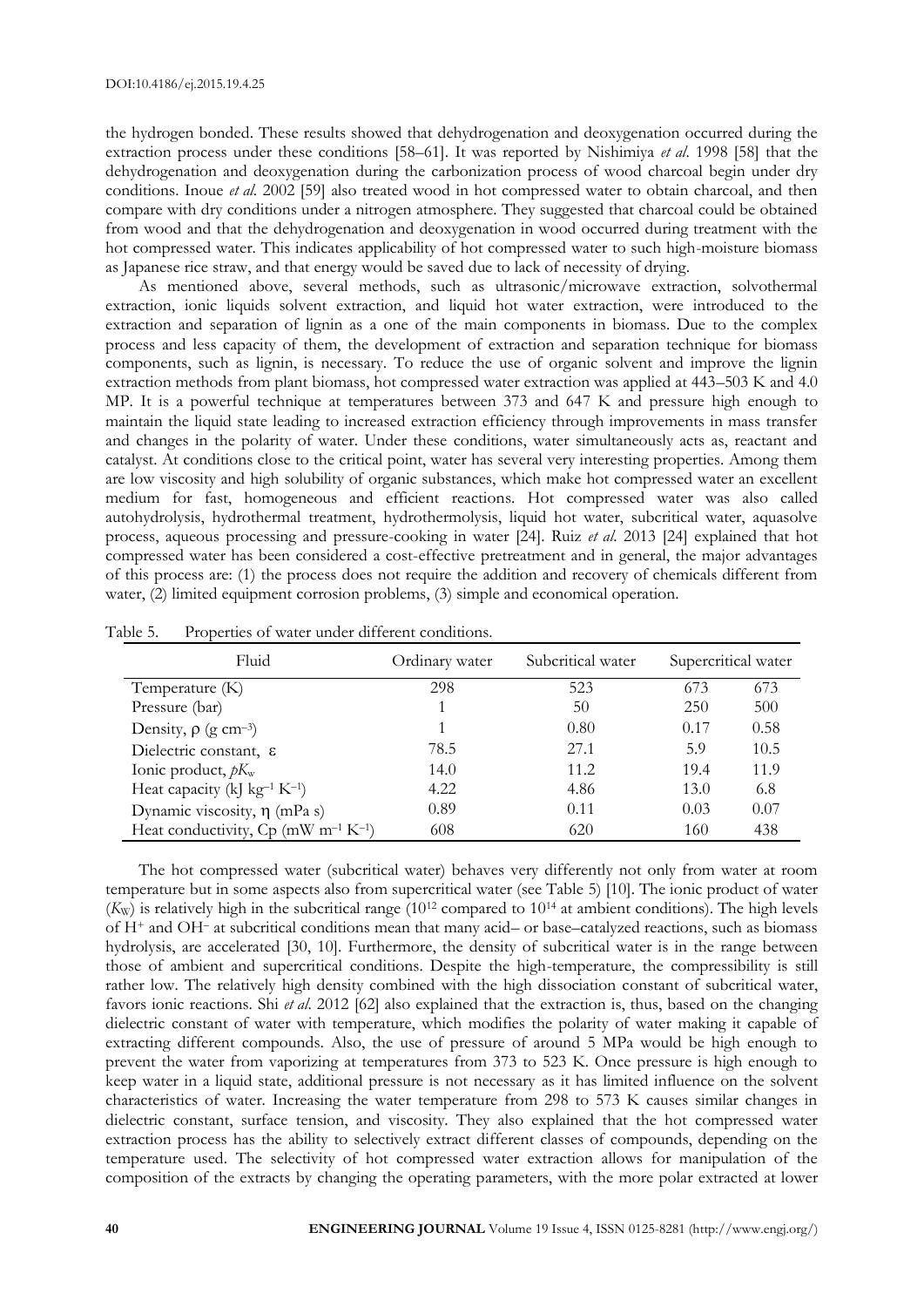temperatures and the less polar compounds extracted at higher temperatures. For that reason, the hot compressed water extraction can be considered an environmentally friendly fractionation process. In addition, this technique is also suitable for processing high-moisture (wet) biomass since water is used as the extraction medium, and thus the biomass can be directly converted without an energy consuming drying step.

### **4. Conclusions**

Hot compressed water extraction of lignin from the Japanese rice straw was studied at temperatures of 443–503 K and pressure of 4.0 MPa using a flow-through system. Under these conditions, thermal softening of the Japanese rice straw occurred, allowing the removal of the lignin protecting other constituents in Japanese rice straw. UV–vis spectrum revealed strong absorption peaks distributed at wavelengths in the region of 200–210 nm due to the high lignin content in extracted products. Lignin recovery approached 85% when the extraction was performed at 443 and 473 K with a flow rate of 4.67 ml min–<sup>1</sup> ; recovery increased with increased flow rate at each temperature. By ultimate analysis of solid residues, the concentration of carbon increased gradually with increased water extraction flow rate at 443, 473, and 503 K, respectively. The loss of hydrogen and oxygen in the solid residues is reflected in the decrease in hydrogen and oxygen content. Based on these results, it is proposed that hot compressed water treatment is applicable to isolate lignin from other types of biomass.

#### **Acknowledgements**

This work was supported by the Kumamoto University Global COE Program "Global Initiative Center for Pulsed Power Engineering", NEDO (Development of Technology for High Efficiency Biomass Energy Conversions), and JSPS Fellowship from the Japan Society for the Promotion of Science (JSPS).

### **References**

- [1] E. Dorrestijn, L. J. J. Laarhoven, I. W. C. E. Arends, and P. Mulder, "The occurrence and reactivity of phenoxyl linkages in lignin and low rank coal," *J. Anal. Appl. Pyrolysis*, vol. 54, no. 1–2, pp. 153–192, Mar., 2000.
- [2] N. Mosier, R. Hendrickson, N. Ho, M. Sedlak, and M. R. Ladisch, "Optimization of pH controlled liquid hot water pretreatment of corn stover," *Bioresour. Technol.*, vol. 96 no. 18, pp. 1986–1993, Dec., 2005.
- [3] H. Inoue, S. Yano, T. Endo, T. Sakaki, and S. Sawayama, "Combining hot-compressed water and ball milling pretreatments to improve the efficiency of the enzymatic hydrolysis of eucalyptus," *Biotechnol. Biofuels*., vol. 1, no. 2, Apr., 2008.
- [4] J. B. Kristensen, L. G. Thygesen, C. Felby, H. Jorgensen, and T. Elder, "Cell-wall structural changes in wheat straw pretreated for bioethanol production," *Biotechnol. Biofuels.*, vol. 1, no. 5, Apr., 2008.
- [5] M. Carrier, A. Loppinet-Serani, C. Absalon, C. Aymonier, and M. Mench, "Degradation pathways of holocellulose, lignin and a-cellulose from Pteris vittata fronds in sub- and super critical conditions," *Biomass Bioenergy*, vol. 43, pp. 65–71, August, 2012.
- [6] Wahyudiono, M. Sasaki, M. Goto, "Recovery of phenolic compounds through the decomposition of lignin in near and supercritical water," *Chem. Eng. Process.*, vol. 47, no. 9–10, pp. 1609–1619, Sep., 2008.
- [7] M. Saisu, T. Sato, M. Watanabe, T. Adschiri, and K. Arai, "Conversion of lignin with supercritical water-phenol mixtures," *Energy Fuels*, vol. 17, no. 4, pp. 922–928, May, 2003.
- [8] Y. Ye, J. Fan, and J. Chang, "Effect of reaction conditions on hydrothermal degradation of cornstalk lignin," *J. Anal. Appl. Pyrolysis*, vol. 94, pp. 190–195, Mar., 2012.
- [9] H. Pinkowska, P. Wolak, and A. Zlocinska, "Hydrothermal decomposition of alkali lignin in sub- and supercritical water," *Chem. Eng. Journal*, vol. 187, pp. 410–414, Apr., 2012.
- [10] Wahyudiono, S. Machmudah, and M. Goto, "Utilization of sub and supercritical water reactions in resource recovery of biomass wastes," *Eng. Journal*, vol. 17, no. 1, 2013. doi:10.4186/ej.2013.17.1.1
- [11] V. Sricharoenchaikul, "Assessment of black liquor gasification in supercritical water," *Bioresour. Technol.*, vol. 100, no. 2, pp. 638–643, Jan., 2009.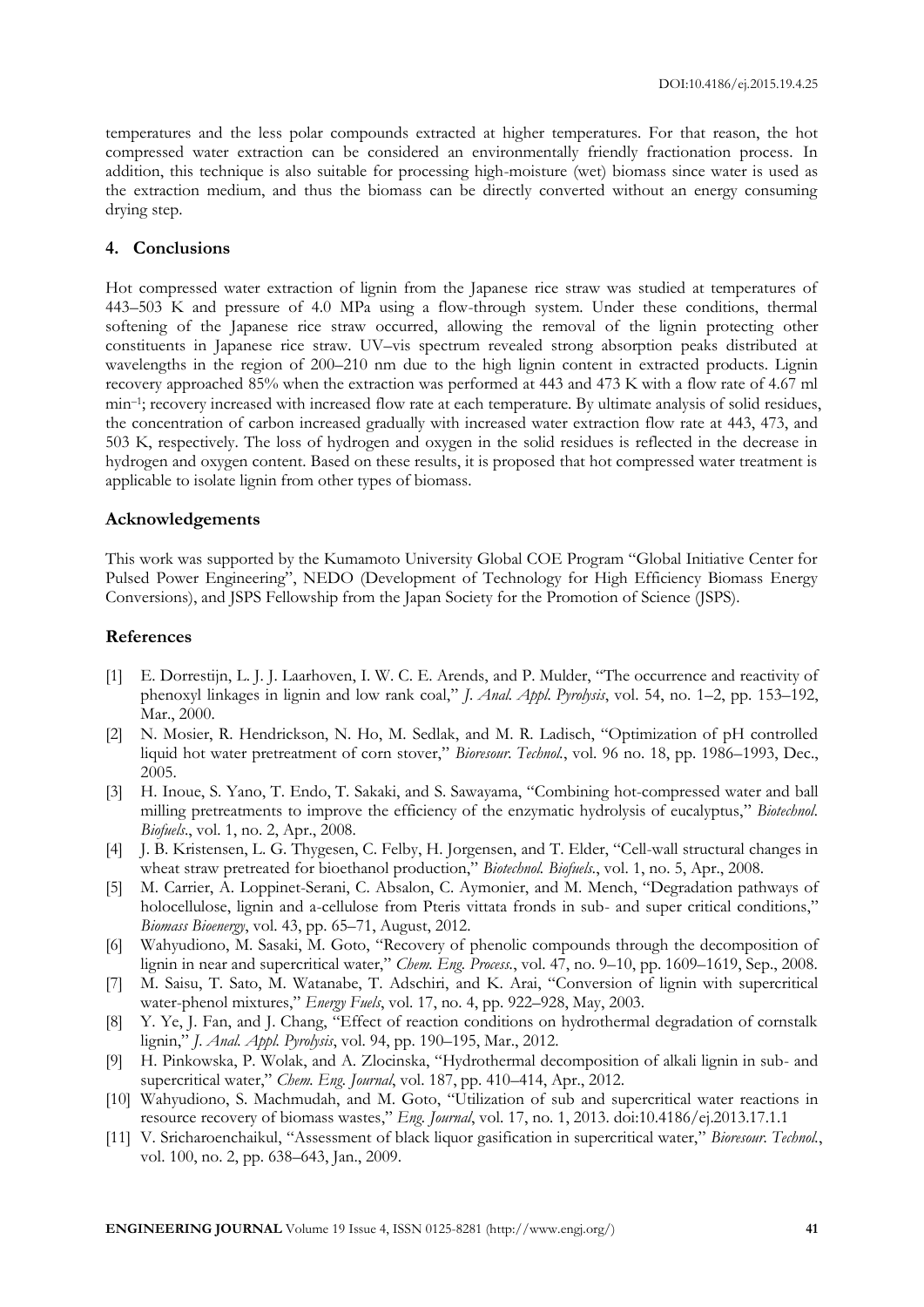- [12] M. Osada, T. Sato, M. Watanabe, M. Shirai, and K. Arai, "Catalytic gasification of wood biomass in subcritical and supercritical water," *Combust. Sci. Technol.*, vol. 178, no. 1–3, pp. 537–552, Jan., 2006.
- [13] Y. Yoshida, Y. Oshima, and Y. Matsumura, "Gasification of biomass model compounds and real biomass in supercritical water," *Biomass Bioenergy*, vol. 26, no. 1, pp. 71–78, Jan., 2004.
- [14] H. Jin, Y. Lu, L. Guo, X. Zhang, and A. Pei, "Hydrogen production by supercritical water gasification of biomass with homogeneous and heterogeneous catalyst," *Adv. Cond. Matt. Phys.*, vol. 2014, Jun., 2014.
- [15] S. Kang, X. Li, J. Fan, and J. Chang, "Hydrothermal conversion of lignin: A review," *Renew. Sustain. Energy Rev.*, vol. 27, pp. 546–558, Nov., 2013.
- [16] Y. Sun and J. Cheng, "Hydrolysis of lignocellulosic materials for ethanol production: A review," *Bioresour. Technol.*, vol. 83, no. 1, pp. 1–11, May, 2002.
- [17] C. E. Wyman, B. E. Dale, R. T. Elander, M. Holtzapple, M. R. Ladisch, and Y. Y. Lee, "Comparative sugar recovery data from laboratory scale application of leading pretreatment technologies to corn stover," *Bioresour. Technol.*, vol. 96, no. 18, pp. 1959–1966, Dec., 2005.
- [18] F. Talebnia, D. Karakashev, and I. Angelidaki, "Production of bioethanol from wheat straw: An overview on pretreatment, hydrolysis and fermentation," *Bioresour. Technol.*, vol. 101, no. 13, pp. 4744– 4753, Jul., 2010.
- [19] M. Goto, T. Nada, A. Ogata, A. Kodama, and T. Hirose, "Supercritical water oxidation for the destruction of municipal excess sludge and alcohol distillery wastewater of molasses," *J. Supercrit. Fluids*, vol. 13, no. 1, pp. 277–282, Jun., 1998.
- [20] M. Sasaki, B. Kabyemela, R. Malaluan, S. Hirose, N. Takeda, T. Adschiri, and K. Arai, "Cellulose hydrolysis in subcritical and supercritical water," *J. Supercrit. Fluids*, vol. 13, no. 1, pp. 261–268, Jun., 1998.
- [21] Wahyudiono, M. Sasaki, and M. Goto, "Kinetic study for liquefaction of tar in sub- and supercritical water," *Polymer Degradation and Stability*, vol. 93, no. 6, pp. 1194–1204, Jun., 2008.
- [22] F. P. Cardenas-Toro, S. C. Alcazar-Alay, T. Forster-Carneiro, and M. A. A. Meireles, "Obtaining oligo- and monosaccharides from agroindustrial and agricultural residues using hydrothermal treatments," *Food and Public Health*, vol. 4 no. 3, pp. 123–139, 2014. doi: 10.5923/j.fph.20140403.08
- [23] S. I. Aronovsky and R. A. Gortner, "The cooking process I—Role of water in the cooking of wood," *Ind. Eng. Chem.*, vol. 22, no. 3. pp. 264–274, Mar., 1930.
- [24] He. A. Ruiz, R. M. Rodriguez-Jasso, B. D. Fernandes, A. A. Vicente, and J. A. Teixeira, "Hydrothermal processing, as an alternative for upgrading agriculture residues and marine biomass according to the biorefinery concept: A review," *Renew. Sustain. Energy Rev.*, vol. 21, pp 35–51, May, 2013.
- [25] W. L. Marshall and E. U. Franck, "Ion product of water substance, 0-1000°C, 1-10,000 bars new international formulation and its background," *J. Phys. Chem. Ref. Data*, vol. 10, no. 2, pp. 295–304, 1981.
- [26] W. S. L. Mok and M. J. Antal Jr., "Uncatalyzed solvolysis of whole biomass hemicellulose by hot compressed liquid water," *Ind. Eng. Chem. Res.*, vol. 31, no. 4, pp. 1157–1161, Apr., 1992.
- [27] T. Rogalinski, T. Ingram, and G. Brunner, "Hydrolysis of lignocellulosic biomass in water under elevated temperatures and pressures," *J. Supercrit. Fluids*, vol. 47, no. 1, pp. 54–63, Nov., 2008.
- [28] R. Chandra, H. Takeuchi, and T. Hasegawa, "Hydrothermal pretreatment of rice straw biomass: A potential and promising method for enhanced methane production," *Appl. Energy*, vol. 94, pp. 129– 140, Jun., 2012.
- [29] N. Mosier, C. Wyman, B. Dale, R. Elander, Y. Y. Lee, M. Holtzapple, and M. Ladisch, "Features of promising technologies for pretreatment of lignocellulosic biomass," *Bioresour. Technol.*, vol. 96, no. 6, pp. 673–686, Apr., 2005.
- [30] S. S. Toor, L. Rosendahl, and A. Rudolf, "Hydrothermal liquefaction of biomass: A review of subcritical water technologies," *Energy*, vol. 36, no. 5, pp. 2328–2342, May, 2011.
- [31] A. Converti, B. Aliakbarian, J. M. Dominguez, G. Bustos Vazquez, and P. Perego. "Microbial production of biovanillin," *Braz. J. Microbiol.*, vol. 41, no. 3, pp. 519–530, 2010.
- [32] R. Hatfield and R. S. Fukushima, "Can lignin be accurately measured?," *Crop Sci.*, vol. 45, no. 3. pp. 832–839, May, 2005.
- [33] S. Y. Lin and C. W. Dence, (Eds.), *Methods in Lignin Chemistry*. Berlin-Heidelberg: Springer-Verlag, 1992, ch. 2, pp. 33–58.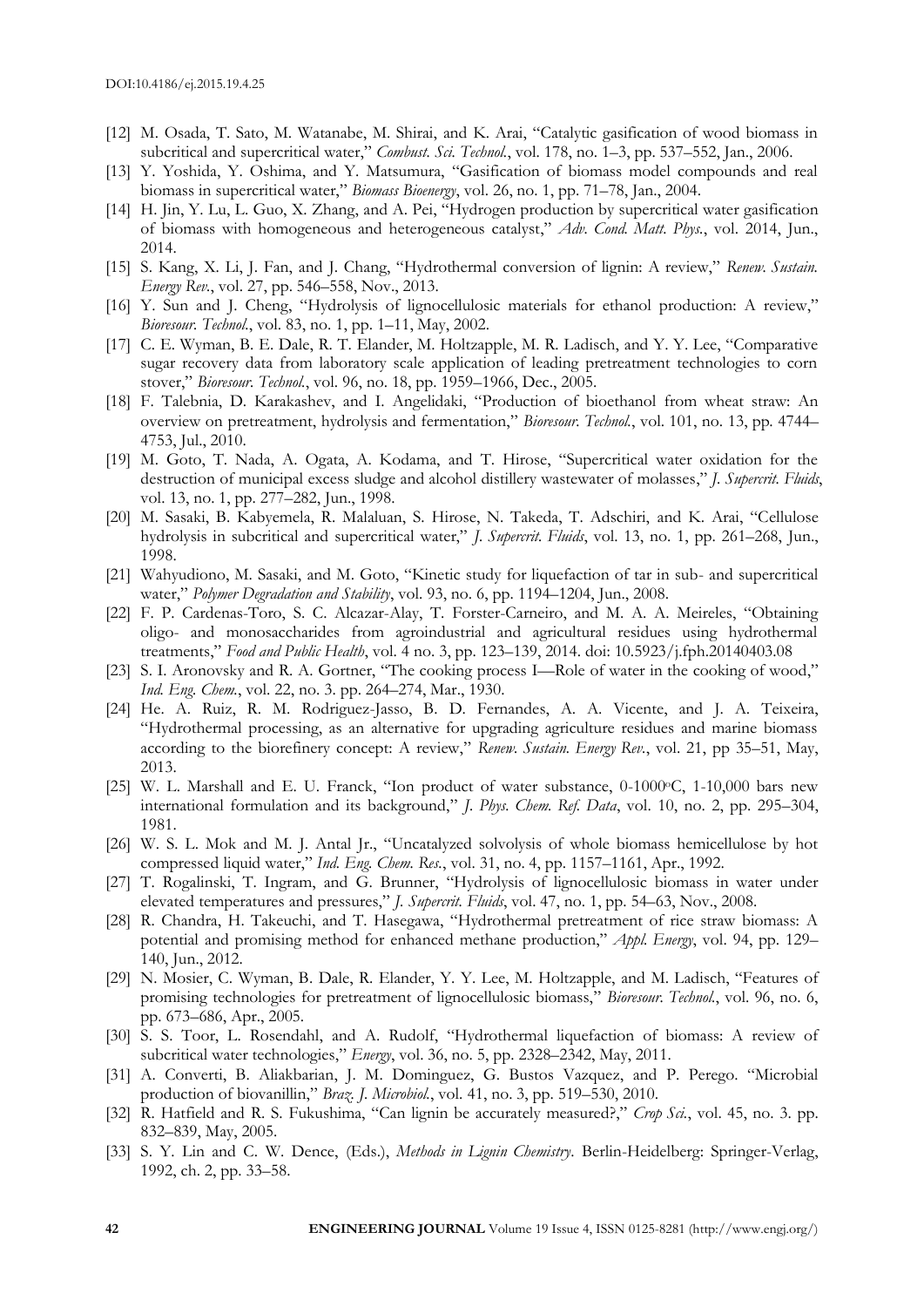- [34] D. N. S. Hon and N. Shiraishi, *Wood and Cellulosic Chemistry*, 2nd ed, revised and expanded. New York: Marcel Dekker, Inc., 2001, ch. VIII, sec. VI, pp. 315–352.
- [35] G. Wegener, M. Przyklenk, and D. Fengel, "Hexafluoropropanol as a valuable solvent for lignin in UV and IR spectroscopy," *Holzforschung*, vol. 37, no. 6, pp. 303–306, Jan., 1983.
- [36] F. Maekawa, T. Ichikawa, and T. Koshijima, "An evaluation of the acid-soluble lignin determination in analysis of lignin by the sulfuric acis method," *J. Wood. Chem. Technol.*, vol. 9, no 4, pp. 549–567, Oct., 1989.
- [37] M. S. Jahan and S. P. Mun, "Characteristics of dioxane lignins isolated at different ages of Nalita wood (Trema orientalis)," *J. Wood. Chem. Technol.*, vol. 27, no. 2, Jul., 2007.
- [38] T. Minowa, Z. Fang, T. Ogi, and V. Varhegyi, "Decomposition of cellulose and glucose in hotcompressed water under catalyst-free conditions," *J. Chem. Eng. Japan*, vol. 31, no. 1, pp. 131–134, Apr., 1998.
- [39] J. K. Ko, Y. Kim, E. Ximenes, and M. R. Ladisch, "Effect of liquid hot water pretreatment severity on properties of hardwood lignin and enzymatic hydrolysis of cellulose," *Biotechnol. Bioeng.*, vol. 112, no. 2, pp. 252–262, Oct., 2014.
- [40] G. Vazquez, G. Antorrena, J. Gonzalez, S. Freire, and S. Lopez, "Acetosolv pulping of pine wood. Kinetic modelling of lignin solubilization and condensation," *Bioresour. Technol.*, vol. 59, no. 2, pp. 121– 127, Feb.–Mar., 1997.
- [41] C. Liu and C. E. Wyman, "The effect of flow rate of compressed hot water on xylan, lignin, and total mass removal from corn stover," *Ind. Eng. Chem. Res.*, vol. 42, no. 21, pp. 5409–5416, Sept., 2003.
- [42] A. Demirbas, "Mechanisms of liquefaction and pyrolysis reactions of biomass," *Energy Conv. Manag.*, vol. 41, no. 6, pp. 633–646, Apr., 2000.
- [43] G. Guo, S. Li, L. Wang, S. Ren, and G. Fang, "Separation and characterization of lignin from bioethanol production residue," *Bioresour. Technol.*, vol. 135, pp. 738–741, May, 2013.
- [44] K. A. Buranov and R. G. Mazza, "Isolation and characterization of lignins extracted from flax shives using pressurized aqueous ethanol," *Bioresour. Technol.*, vol. 101, no. 19, pp. 7446–7455, Oct., 2010.
- [45] M. F. Li, Y. M. Fan, R. C. Sun, and F. Xu, "Characterization of extracted lignin of bamboo (Neosinocalamus affinis) pretreated with sodium hydroxide/urea solution at low temperature," *BioResources*, vol. 5, no. 3, pp. 1762-1778, Aug., 2010.
- [46] S. H. Lee, T. V. Doherty, R. J. Linhardt, and J. S. Dordick, "Ionic liquid-mediated selective extraction of lignin from wood leading to enhanced enzymatic cellulose hydrolysis," *Biotechnol. Bioeng.*, vol. 102, no. 5, pp. 1368–1376, Apr., 2009.
- [47] R. C. Sun, J. Tomkinson, "Characterization of hemicelluloses isolated with tetraacetylethylenediamine activated peroxide from ultrasound irradiated and alkali pre-treated wheat straw," Eur. Polym. J., vol. 39, no. 4, pp. 751-759, Apr., 2003.
- [48] R. C. Sun, X. F. Sun, and X. P. Xu, "Effect of ultrasound on the physicochemical properties of organosolv lignins from wheat straw," *J. Appl. Polym. Sci.*, vol. 84, no. 13, pp. 2512–2522, Jun., 2002.
- [49] P. Rangsriwong, N. Rangkadilok, J. Satayavivad, M. Goto, and A. Shotipruk, "Subcritical water extraction of polyphenolic compounds from Terminalia chebula Retz. Fruits," *Sep. Pur. Technol.*, vol. 66, no. 1, pp. 51–56, Apr., 2009.
- [50] Y. Matsunaga, Wahyudiono, S. Machmudah, M. Sasaki, and M. Goto, "Hot compressed water extraction of polysaccharides from Ganoderma lucidum using a semibatch reactor," *Asia-Pac. J. Chem. Eng.*, vol. 9, no. 1, pp. 125–133, Jan./Feb., 2014.
- [51] B. H. Klinke, B. K. Ahring, S. A. S. Schmidt, and A. B. Thomsen, "Characterization of degradation products from alkaline wet oxidation of wheat straw," *Bioresour. Technol.*, vol. 82, no. 1, pp. 15–26, March, 2002.
- [52] M. Tymchyshyn and C. Xu, "Liquefaction of bio-mass in hot-compressed water for the production of phenolic compounds," *Bioresour. Technol.*, vol. 101, no. 7, pp. 2483–2490, Apr., 2010.
- [53] Z. Yuan, S. Cheng, M. Leitch, and C. Xu, "Hydrolytic degradation of alkaline lignin in hot-compressed water and ethanol," *Bioresour. Technol.*, vol. 101, no. 23, pp. 9308–9313, Dec., 2010.
- [54] X. Z. Yuan, J. Y. Tong, G. M. Zeng, H. Li, and W. Xie, "Comparative studies of products obtained at different temperatures during straw liquefaction by hot compressed water," *Energy Fuels*, vol. 23, no. 6, pp. 3262–3267, Apr., 2009.
- [55] R. Rana, R. Langenfeld-Heyser, R. Finkeldey, and A. Polle, "FTIR spectroscopy, chemical and histochemical characterisation of wood and lignin of five tropical timber wood species of the family of Dipterocarpaceae," *Wood. Sci. Technol.*, vol. 44, no. 2, pp 225–242, May., 2010.

**ENGINEERING JOURNAL** Volume 19 Issue 4, ISSN 0125-8281 (http://www.engj.org/) **43**